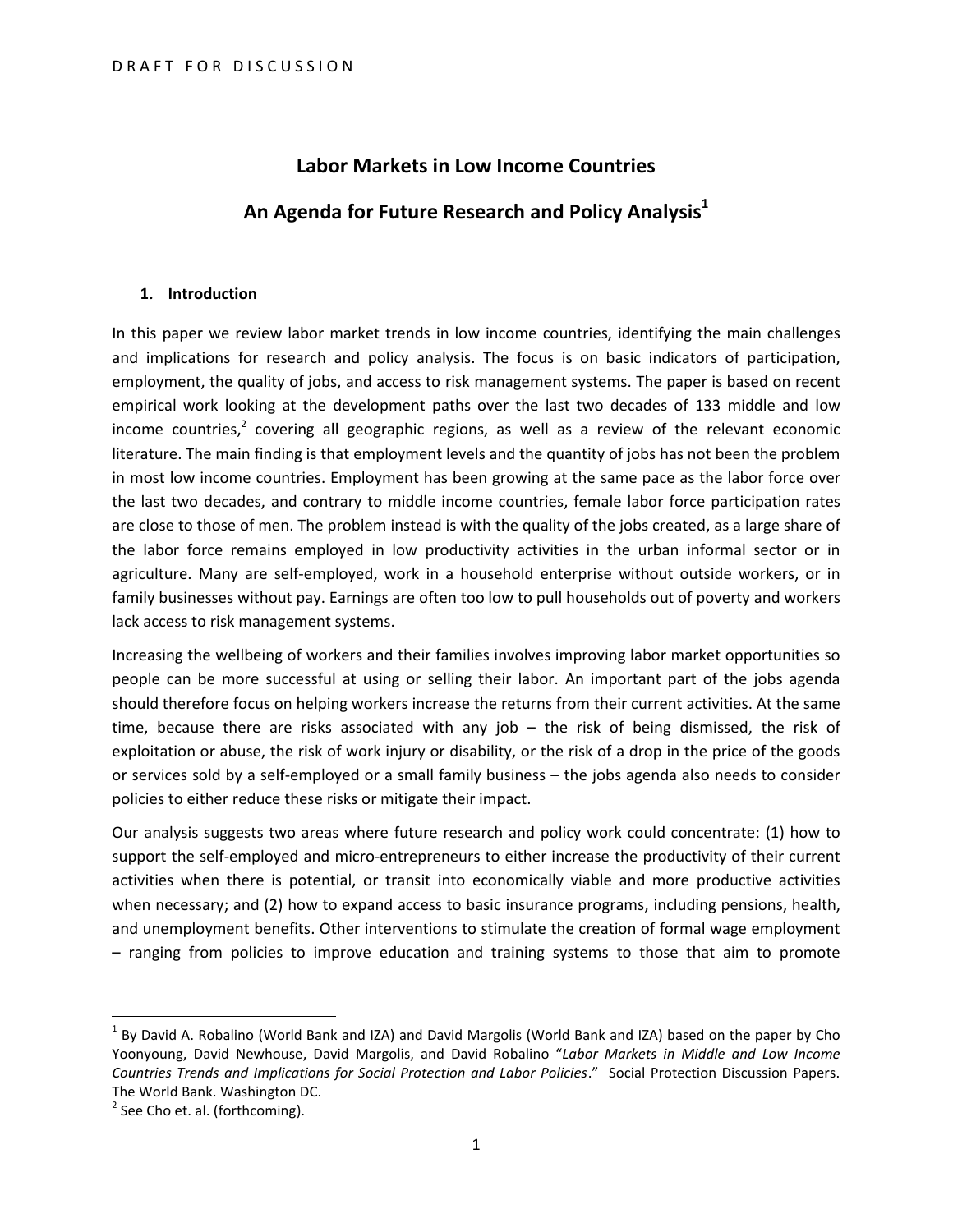investments in specific sectors – remain relevant, but will have limited impact on total employment over the short and probably medium term.

The paper is organized in 4 sections. The next section describes some of the main challenges facing low income countries in terms of labor market outcomes. The section that follows analyzes some of the main factors that explain current outcomes, focusing on macro-economic policies, the investment climate, labor policies, skills, and social insurance programs. The final section discusses the implications for research and policy analysis.

# **2. Trends in main labor market outcomes in low income countries**

A recent study<sup>3</sup> classifies countries by how similar they are according to broad demographic, macroeconomic and labor market indicators. The indicators upon which the grouping was based were chosen so as to give a reasonably accurate picture of labor market activity while maximizing the number of countries for which analysis could be undertaken, given that missing data is a serious issue for many developing countries.<sup>4</sup> Each group contained countries whose observed changes were as similar as possible to each other (on the same development path) yet as different as possible from the other groups (to distinguish between different development paths). Factors that are expected to explain the indicators themselves, such as the existence of infrastructure or labor regulations, were excluded (see **Error! Reference source not found.**).

Four groups of countries can be identified, bringing together countries from different regions and, in some cases, different levels of income: <sup>5</sup>

 **Cluster 1: Middle Income, Rapid Growth and Structural Change**. This cluster brings together countries where both income per capita and labor productivity have been growing rapidly, moving most to the middle income category. There have also been significant structural changes, with a reallocation of labor away from agriculture and into the industrial sector. Furthermore, employment growth is in line with labor force growth. Examples of this cluster include rapidly growing countries like China, India, Armenia, and Kazakhstan, as well as many

<sup>&</sup>lt;sup>3</sup> See Cho et. al. (forthcoming).

<sup>&</sup>lt;sup>4</sup> The indicators used are the following: log GNI per capita, percentage change in average years of schooling, percentage population growth, percentage working age population growth, percentage adult population growth, percentage youth population growth, percentage change in total employment, percentage change in adult working population, percentage change in youth working population, percentage change in male working population, percentage change in female working population, percentage change in agricultural employment, percentage change in industrial employment, and percentage change in service sector employment. The baseline period for the analysis was 1995-1999, and the comparison period was 2005-2008. The analysis was based on a statistical procedure known as cluster analysis and covered 78 of the 133 countries in the sample (the remaining 55 countries lacked sufficient data).

<sup>&</sup>lt;sup>5</sup> The analysis compares average values of available data for the 1995-1999 period with average values over the 2005-2008 period. Income levels are based on WDI definitions for 2009: GNI per capita less than \$995=low income, GNI per capital between \$996 and \$3945=lower middle income and GNI per capita between \$3945 and \$12195=upper middle income. Detailed statistics for each cluster are provided in **Error! Reference source not found.**.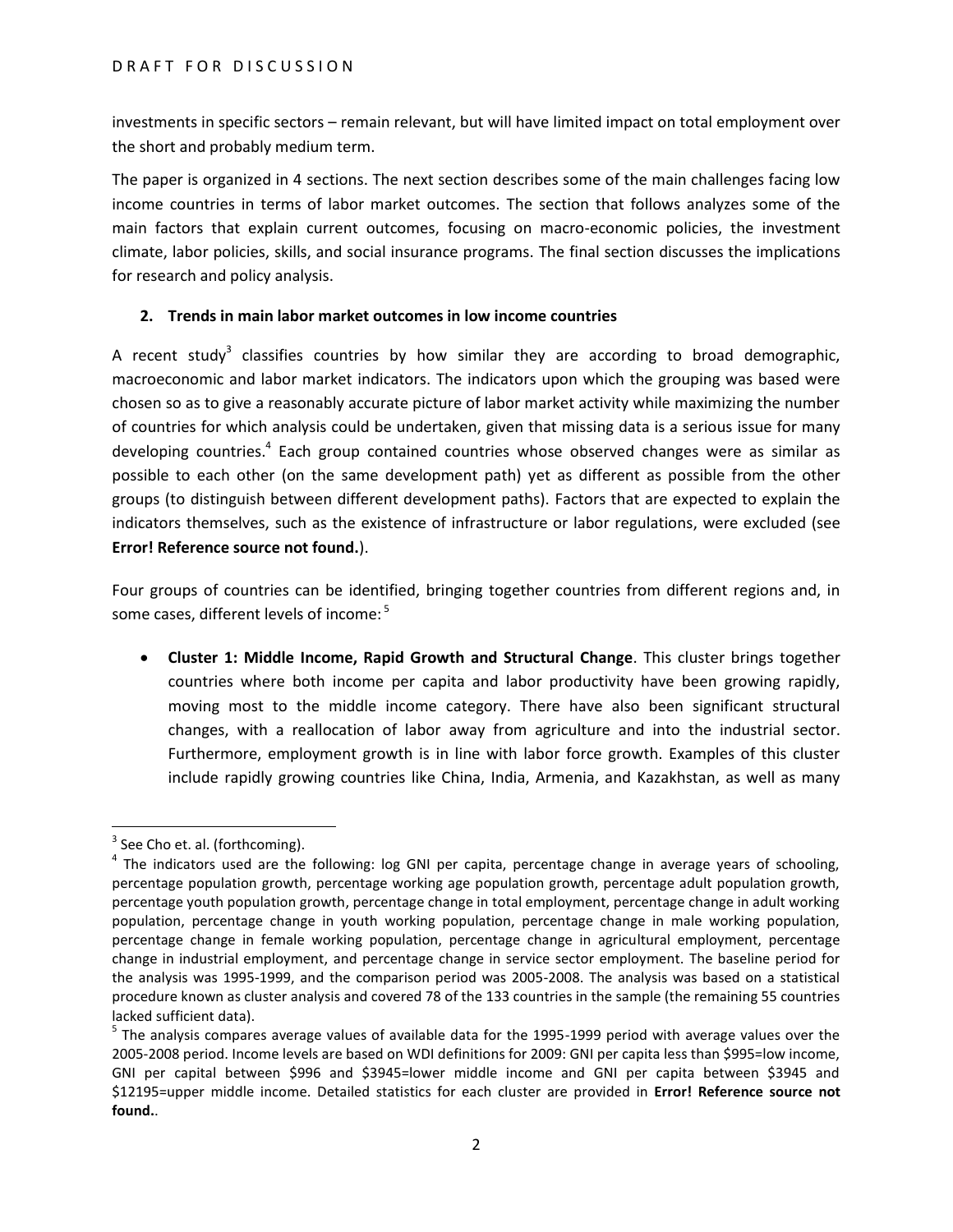countries from the Middle East and North Africa (MENA), and the Latin America and Caribbean (LAC) region.

- **Cluster 2: Upper Middle Income, Aging, and Declining Informality**. The second cluster includes higher income countries that, while not matching cluster 1, have also displayed high growth rates in income per capita and labor productivity. Structural changes from agriculture to industry or services have been less important, but there has been a small shift away from informal employment. Employment growth is also in line with labor force growth, but share of youth has been shrinking. These countries include Argentina, Brazil, South Africa and Russia.
- **Cluster 3: Very Low Income, Young, Balanced Employment Growth**. Countries in the third cluster are the poorest in the sample. Growth in income per capita and labor productivity was solid, in line with a shift of employment out of agriculture into the service sector. There are no major imbalances between labor force and employment growth despite a rapid increase in the number of youth in the labor market. At the same time, there has been a large increase in the share of self, unpaid family and household employment, suggesting insufficient quality jobs. The cluster includes many African countries such as Burundi, Ghana and Malawi, with some poorer countries from other regions such as Bangladesh, Cambodia or Tajikistan.
- **Cluster 4: Low Income, Slow Productivity Growth, Structural Change.** The main characteristic of countries in this group is the slow growth in output and productivity, despite high employment growth and a rapid structural transformation out of agriculture into industry – suggesting that there is no automatic link between employment shifts from agriculture to industry and improvements in labor productivity. The majority of these countries are located in Sub-Saharan Africa, but there are others such as Nicaragua, Pakistan, and Mongolia.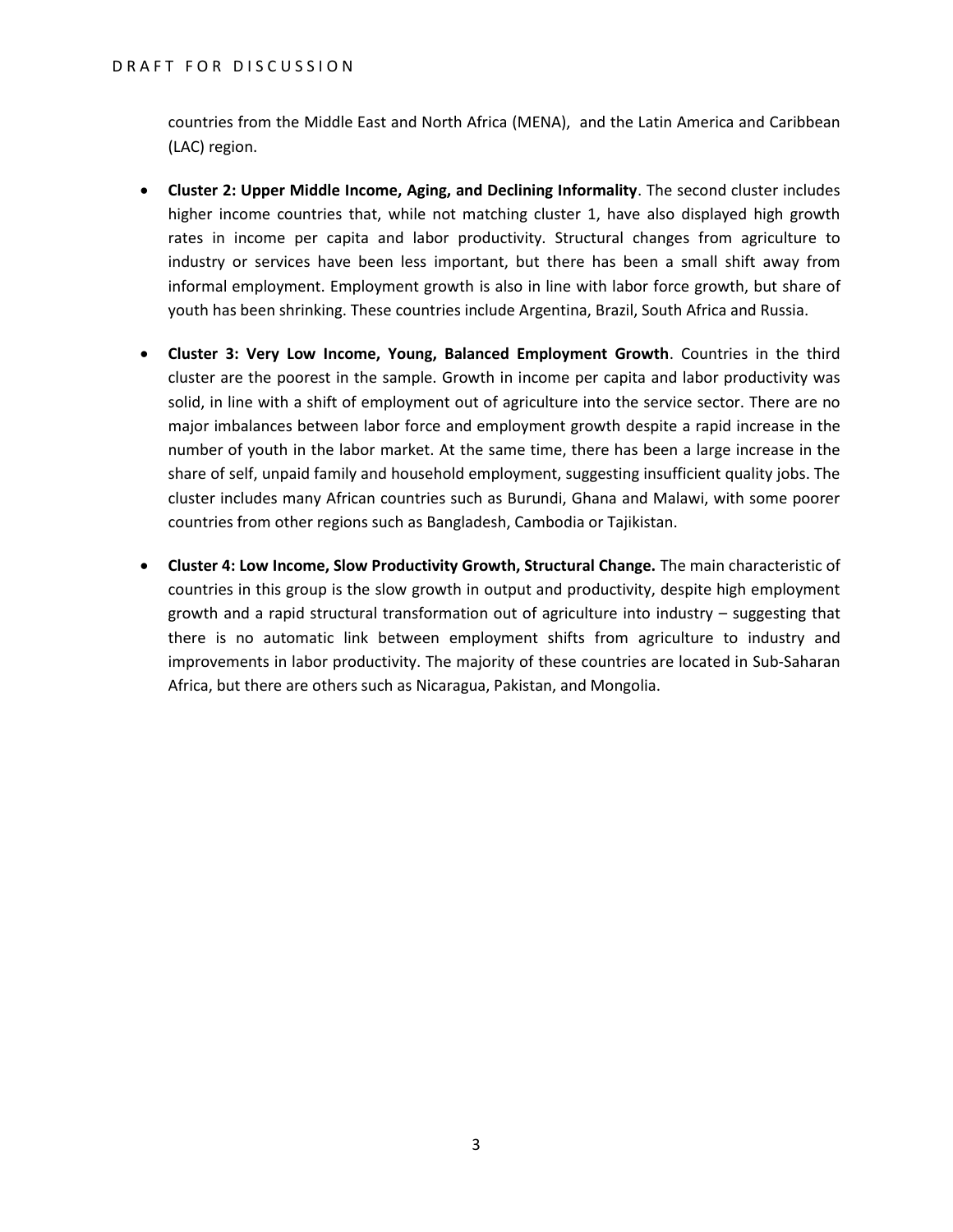|                                                                                 | Type $1$ :<br>Middle Income,<br>Rapid Growth,<br>Structural Change | Type $2$ :<br>Upper Middle<br>Income, Aging,<br>Declining Informality Employment Growth | Type 3:<br>Very Low Income,<br>Young, Balanced | Type $4:$<br>Low Income, Young,<br>Slow Productivity<br>Growth |
|---------------------------------------------------------------------------------|--------------------------------------------------------------------|-----------------------------------------------------------------------------------------|------------------------------------------------|----------------------------------------------------------------|
| Initial level (1995-1999)                                                       |                                                                    |                                                                                         |                                                |                                                                |
| GDP per capita                                                                  | 1,224                                                              | 3,406                                                                                   | 209                                            | 464                                                            |
| \$2/day poverty rate                                                            | 30%                                                                | 15%                                                                                     | 85%                                            | 56%                                                            |
| Percentage growth                                                               |                                                                    |                                                                                         |                                                |                                                                |
| GDP per capita                                                                  | 33%                                                                | 26%                                                                                     | 23%                                            | 18%                                                            |
| Labor productivity                                                              | 24%                                                                | 19%                                                                                     | 18%                                            | 8%                                                             |
| Total labor force                                                               | 25%                                                                | 20%                                                                                     | 32%                                            | 50%                                                            |
| Youth labor force                                                               | 11%                                                                | $-3%$                                                                                   | 32%                                            | 35%                                                            |
| Total employment                                                                | 21%                                                                | 16%                                                                                     | 30%                                            | 31%                                                            |
| Youth employment                                                                | 13%                                                                | $-2%$                                                                                   | 32%                                            | 24%                                                            |
| Changes                                                                         |                                                                    |                                                                                         |                                                |                                                                |
| \$2/day poverty rate                                                            | $-8.58$                                                            | $-4.23$                                                                                 | $-6.63$                                        | $-11.60$                                                       |
| self, unpaid family and<br>household employment share                           | 0.37                                                               | $-1.33$                                                                                 | 15.56                                          | $-2.48$                                                        |
| Agriculture share                                                               | $-5.51$                                                            | $-2.20$                                                                                 | $-4.08$                                        | $-7.36$                                                        |
| <b>Industry Share</b>                                                           | 3.68                                                               | 0.77                                                                                    | 0.96                                           | 5.43                                                           |
| Public employment share                                                         | $-0.46$                                                            | $-0.51$                                                                                 | $\epsilon$                                     | 0.95                                                           |
| Female labor force participation                                                | 2.32                                                               | 2.40                                                                                    | 1.23                                           | 2.74                                                           |
| Adult employment to working age<br>population ratio                             | 1.38                                                               | 1.98                                                                                    | 0.83                                           | 2.75                                                           |
| Youth unemployment rate                                                         | $-1.13$                                                            | $-1.46$                                                                                 | $-0.36$                                        | $-1.40$                                                        |
| Levels                                                                          |                                                                    |                                                                                         |                                                |                                                                |
| Agricultural employment share                                                   | 12.77                                                              | 7.15                                                                                    | 37.53                                          | 22.20                                                          |
| Self, unpaid family and<br>household employment share                           | 46.28                                                              | 32.45                                                                                   | 85.25                                          | 56.15                                                          |
| Female labor force participation                                                | 44.96                                                              | 49.39                                                                                   | 67.01                                          | 53.51                                                          |
| Employment to population ratio                                                  | 54.72                                                              | 55.95                                                                                   | 69.45                                          | 59.21                                                          |
| Adult unemployment rate                                                         | 15.82                                                              | 18.56                                                                                   | 8.15                                           | 12.90                                                          |
| Youth unemployment rate                                                         | 20.55                                                              | 20.94                                                                                   | 9.98                                           | 18.24                                                          |
| Worker remittances (% of GDP)                                                   | 6.6                                                                | 3.7                                                                                     | 6.4                                            | 7.6                                                            |
| Size of diaspora<br>(% of native-born population<br>Net migration (Avg Absolute | 3.9                                                                | 8.7                                                                                     | 16.4                                           | 6.7                                                            |
| Value, % of total population)                                                   | 1.4                                                                | 1.2                                                                                     | 1.2                                            | 0.9                                                            |
| Number of countries available<br>Total                                          | 25                                                                 | 23                                                                                      | 17                                             | 13                                                             |

#### **Table 1: Main Macroeconomic and Labor Market Indicators across Groups**

Source: Cho et. al. (forthcoming).

A first observation is that, across clusters, employment has been growing in line with the labor force. This can be seen in [Figure 1](#page-4-0) which plots growth rates for all countries where data are available between the baseline period (1990-1995) and the comparison period (2005-2008). Although there are exceptions across clusters, particularly in the case of middle income countries, in the majority of cases employment (as per the ILO definition) expanded to absorb new entrants to the labor market. This is remarkable in the case of low income countries, where the labor force has been expanding more rapidly than in middle income countries due to youth bulges in the demographic structure. Indeed, while the labor force grew, on average, by 15 percent (cluster 2) and 20 percent (cluster 2) between the baseline and comparison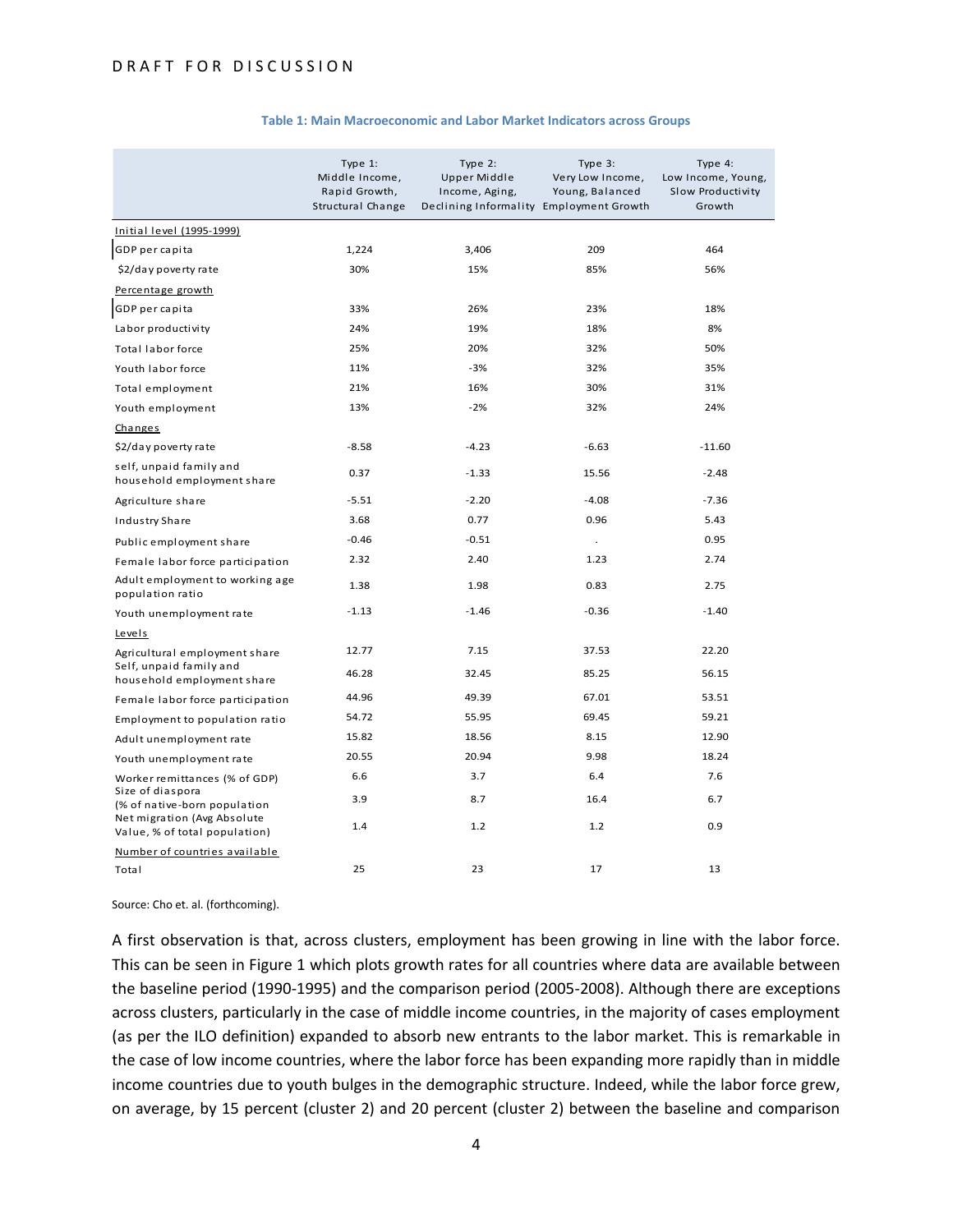period in middle income countries, the growth rate was around 30 percent in low income countries. This was also the case for the youth labor force, which grew by 32 percent in cluster 3 countries and 23 percent in cluster 4 countries.

The expansion of employment, however, hides several issues of concern. The first is the high share of the labor force that is self-employed or working in household enterprises, often without pay. These activities absorb over 55 percent of labor force in cluster 4 countries, and close to 85 percent in cluster 3 countries. As a majority of these jobs are low productivity and generate low earnings, to the point that many of workers and their families remain poor (poverty rates in cluster 3 and cluster 4 countries are 85 and 56 percent), this is a cause for concern. Moreover, workers in these activities/jobs are typically not protected by labor regulations and social insurance systems, and therefore remain vulnerable to abuse and exploitation, or fluctuations in incomes.



<span id="page-4-0"></span>**Figure 1: Labor Force and Employment Growth (1990-1995 to 2005-2008)**

These numbers are explained in part by the important role that agriculture still plays as a source of jobs, employing 22 percent (cluster 4) and 38 percent (cluster 3) of the labor force. The share of agricultural employment has been declining in both clusters of countries over the last two decades, but only slowly. In the very low income countries (cluster 3), the movement out of agriculture has been compensated by an expansion of the service sector and this has led to an increase in labor productivity of 1 percent per year on average, which is low given the starting levels of income per capita (less than USD 500). In cluster 4 countries, the reduction in the share of agricultural employment has been faster (7 percentage points, on average, during the period of analysis vs. 4 percentage points) and the share of employment in the industrial sector increased (by 5 percentage points), but this did not result in a faster labor productivity growth. This is an important observation that calls into question the assumption that the movement of jobs from agriculture to industry is systematically associated with an increase in labor productivity.

Source: Cho et al., (2011)

Note: blue=East Asia and Pacific, green=Europe and Central Asia, red=Latin America and Caribbean, yellow=Middle East and North Africa, orange=South Asia, and gray=Sub-Saharan Africa.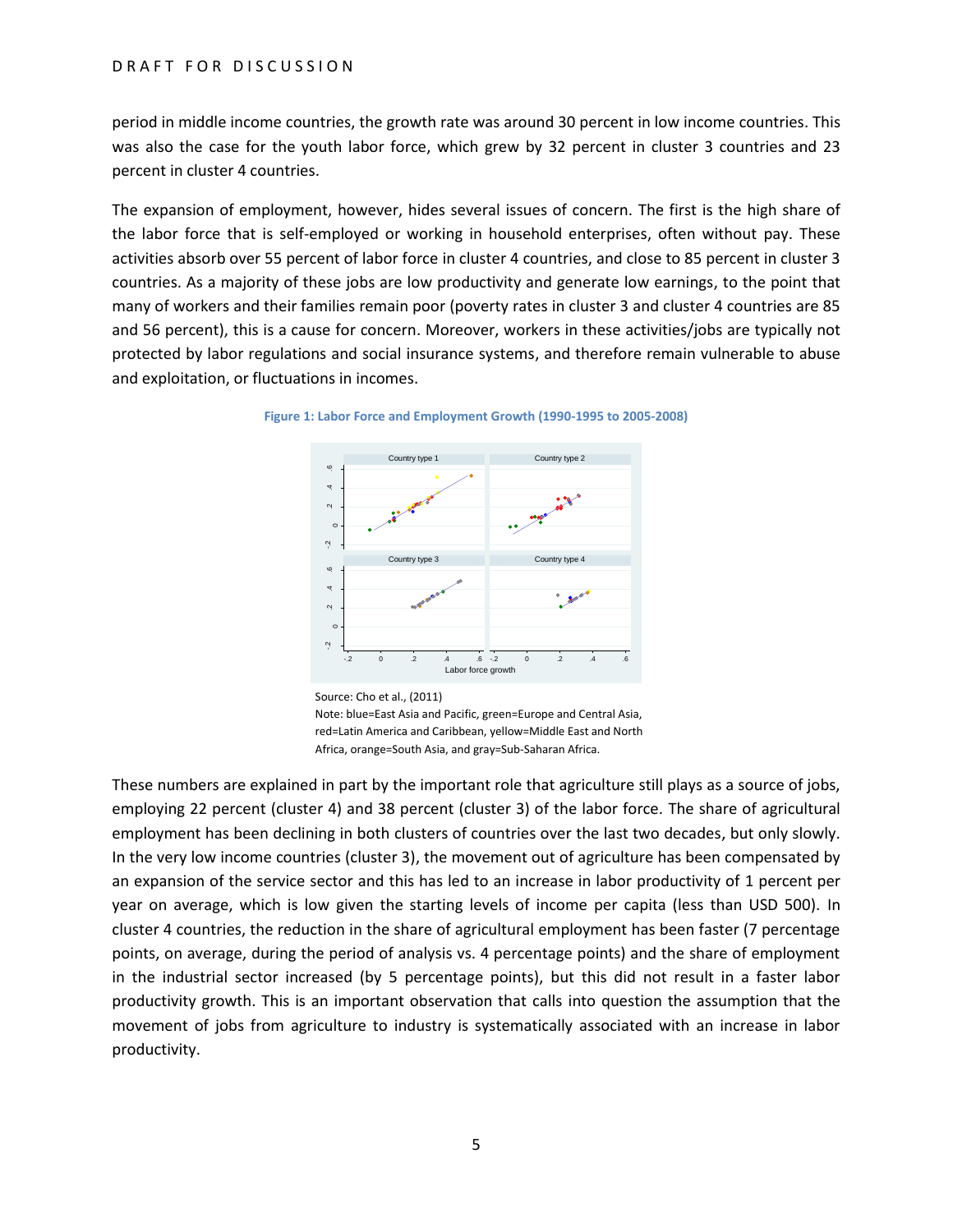A second issue that needs to receive attention relates to high unemployment rates among youth. The shares of unemployed youth in low income countries have been steady, but remain high (even if they are lower than those observed in middle income countries). In very low income countries, where the youth labor force has been growing at the fastest rates (32 percent on average), the average youth unemployment rate is the lowest (10 percent). This can be explained, in part, by lower reservation earnings, as not working is less of an option when living in a poor household. Youth, and often children, are more likely to engage in work activities even if not remunerated, which also explains the rapid increase in employment. In cluster 4 countries, the youth unemployment rate is considerably higher (18 percent), close to the level observed in middle income countries. As the share of youth in the labor force continues to increase in both sets of low income countries, the problem of youth unemployment may intensify. The fact that youth are less experienced than adults and have more limited social networks means that finding jobs can be more challenging for them. More importantly, long unemployment periods for youth might have long lasting consequences.<sup>6</sup>

The third issue of note for low income countries is the importance of migration flows and remittances. In both low and very low income countries, remittances from migration constitute an important share of GDP – 7.6 and 6.4 percent respectively. More importantly, these countries have large diasporas, particularly the very low income countries where over 16 percent of the native born population leaves oversees. Moreover, a growing share of current migration flows is taking place between developing countries. Hence, countries like Bangladesh or Pakistan have become an important source of cheap labor for higher income countries in Asia (e.g., Malaysia), the Middle East (e.g., Jordan and Lebanon), and the Gulf (e.g., Saudi Arabia and the Emirates). The issue here is not that migration is a negative phenomena – migration is a choice that workers and their families make, presumably to increase standards of living. The problem is that migration can have unintended consequences. First, migration divides families, with potential repercussions on children's education and the resilience of informal safety nets.<sup>7</sup> Second, migrants can be exposed to abuse and exploitation in receiving countries.<sup>8</sup> Migration management that benefits both sending and receiving countries is a policy problem that is only now starting to receive attention.

Other issues related to low female participation rates and adult unemployment rates are less severe in the case of low income countries. In general, adult unemployment rates are low, in part because individuals are less able to afford to be unemployed. Female participate rates tend to be higher than in middle income countries. In fact, close to 70 percent of women are active in very low income countries, even though they often work in household enterprises without pay. In Tanzania, for instance, 70 percent of women work in agriculture, and among those in non-agricultural activities 43 percent work in household enterprises without outside workers and 30 percent as unpaid family workers (see [Figure 2\)](#page-6-0). Again, the problem is not participation in the labor force, but the types of jobs women are involved in.

 $^6$  See Margolis et al. (2001), World Bank (2006).

 $7$  See Holzmann and Jorgenson (2002).

 $^8$  See Holzmann et al., (2011)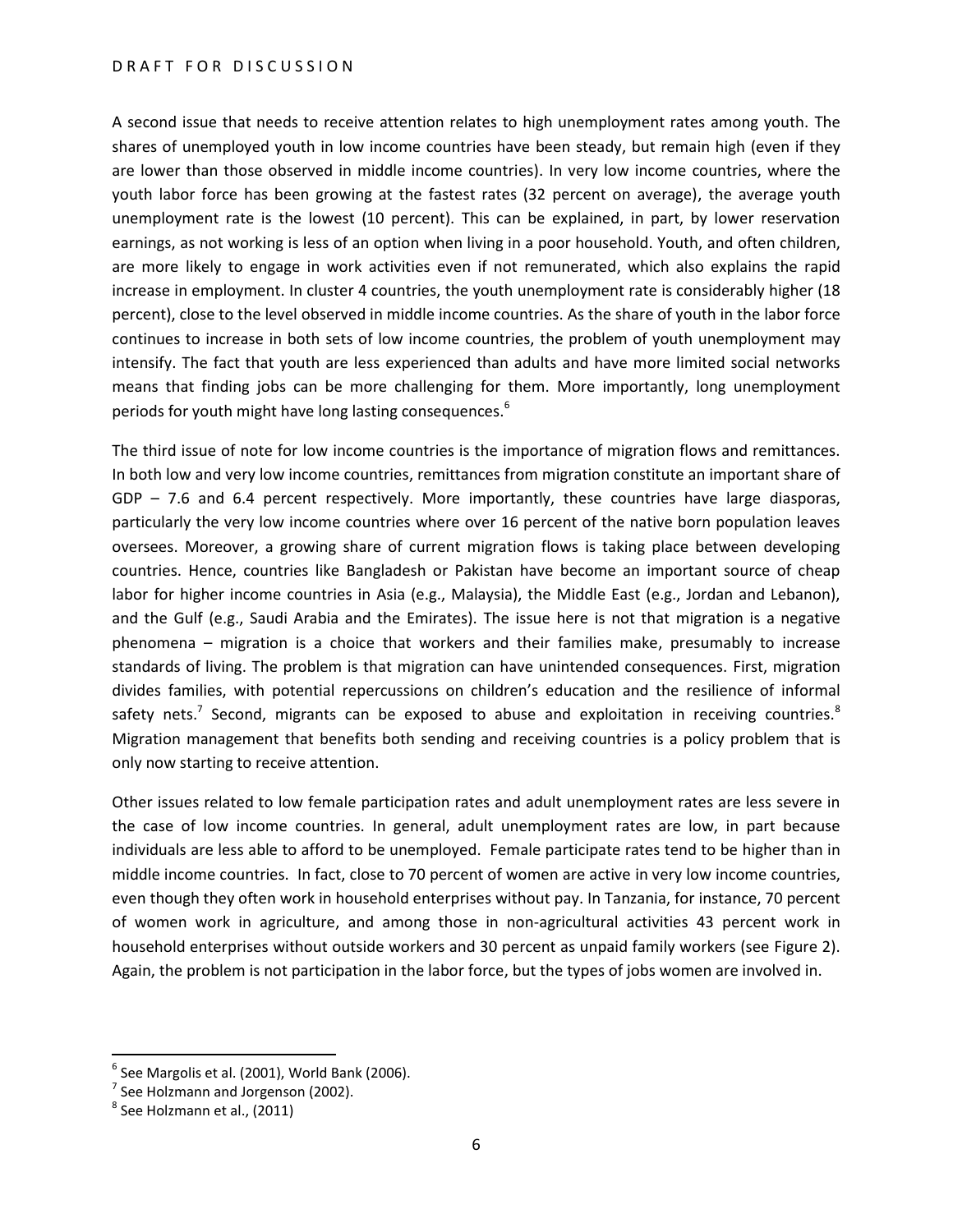<span id="page-6-0"></span>

#### **Figure 2: Distribution of Employment in Tanzania**

Source: Louise Fox, "Why is the Informal Normal in Low Income Sub-Saharan Africa", presentation in World Bank BBL series "Beyond Informality," March 17 2011.

#### **3. Why do we observe current trends?**

 $\overline{\phantom{a}}$ 

Ultimately the labor market outcomes discussed in the previous section depend on decisions by entrepreneurs to create, expand, downsize, or close business or establishments; occupational choices made by workers; and the efficiency of the job-matching process. Several formal and informal institutions affect these decisions and labor market dynamics. Much attention, for instance, has been given to the role of macroeconomic stability, the rule of law, infrastructure, and business regulations in influencing investment and hiring decisions. Decisions about the creation and expansion of businesses also depend on the cost of recruiting and paying workers with given skills. Regions with few skilled workers, where workers do not hold trusted diplomas certifying their skills, or where labor regulations increase the cost of hiring and dismissing workers will be less likely to attract investors, particularly those involved in high value added activities. Occupational choices also play a role at different levels, including the types of skills in which individuals invest and decisions about accepting formal or informal job offers or moving into self-employment.<sup>9</sup> These decisions can be affected by both labor regulations and the design of mandatory insurance programs.

In this section we discuss some of the main factors that could explain current labor market outcomes in low income countries. We focus on five sets of indicators: (i) macroeconomic; (ii) the investment climate; (iii) labor market regulations; (iv) skills; and (v) social insurance. $^{10}$ 

 $^9$  These decisions reflect individual preferences and the constraints they face. Many individuals, for instance, might choose to become self-employed not because it is their vocation but because the number salaried jobs is small relative to the number of job-seekers. Expectations about the types of jobs and earnings that are available can also affect decisions to invest in education and training. Individuals are less likely to invest in high-end skills if they know that the number of jobs available is rationed and the probability of getting one is low  $-$  in this case, the expected return to investment in education can be low even if the wage premium itself is very high.

 $10$  The World Bank refers to these five dimensions as the MILES framework (see Banerji et al., 2008).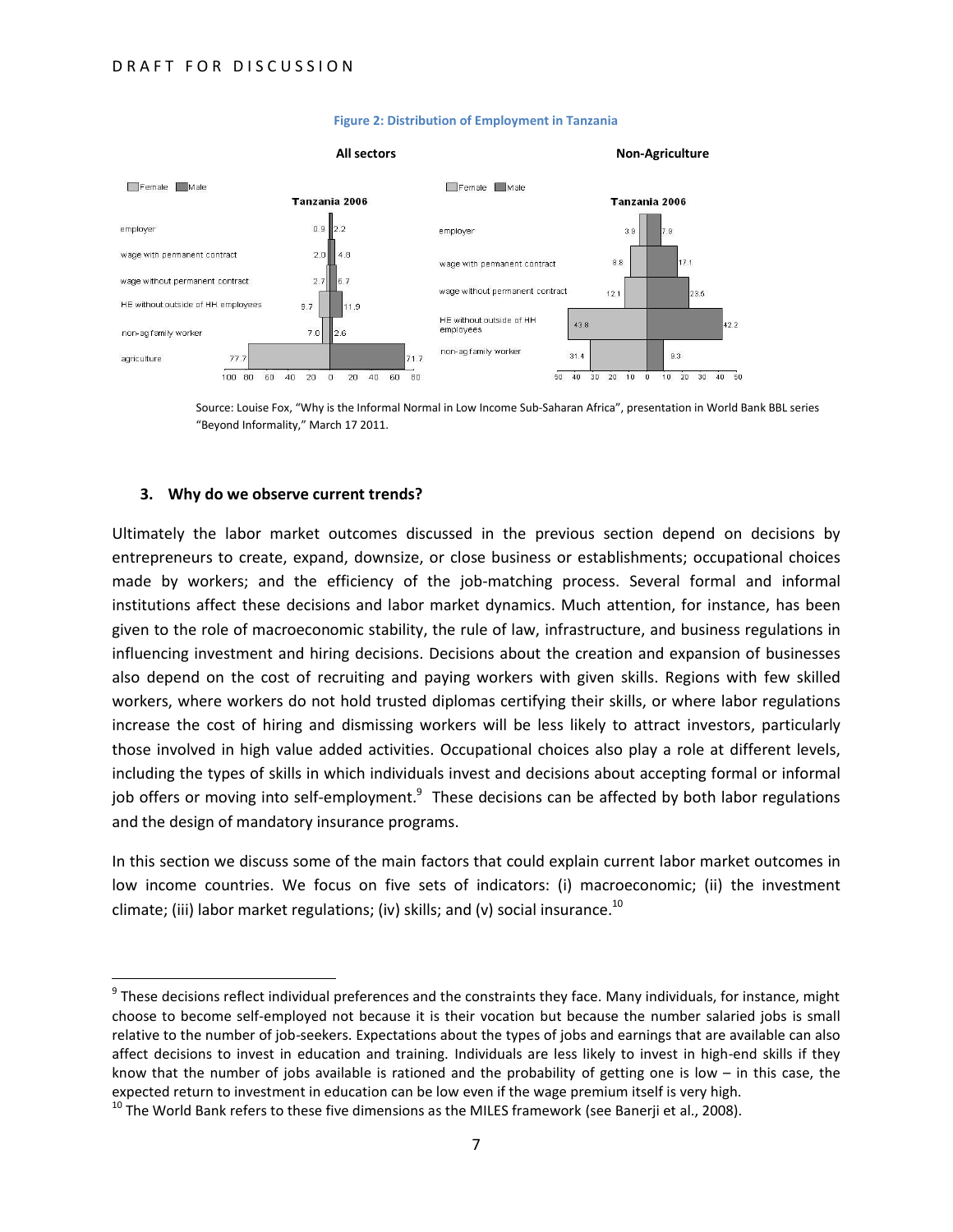When looking at core macro-economic indicators in low income countries, the main problems that surface include high inflation rates, very low levels of foreign direct investment, and significant trade imbalances. Although not very different from middle income countries, inflation rates approaching 10 percent can reflect a weak monetary policy – either because central banks do not have a clear mandate to control inflation or because they do not have the necessary independence to do so. Relatively high inflation can then be associated with higher levels of uncertainty about the future, reducing incentives to invest. The fiscal situation of low income countries, on the other hand, seems to be better than that of middle income countries, with several running budget surpluses. The main gaps are in the low levels of Foreign Direct Investment that low income countries receive and that tend to be correlated with weak governance and a poor business environment (see below). Low income countries are also characterized but poorly diversified exports sectors mainly based on primary commodities. In the absence of flexible exchange rates inflows from these exports have contributed to appreciate the real exchange rate and affect the production and exports of other tradable goods. On average, the economies are running larger trade deficits than middle income countries.

|                                    | Country type 1 Country type 2 Country type 3 Country type 4 |        |        |        |
|------------------------------------|-------------------------------------------------------------|--------|--------|--------|
| Inflation                          | 7.2                                                         | 7.3    | 9.4    | 8.9    |
| Deficit Spending (% of GDP)        | $-0.9$                                                      | $-0.3$ | 0.4    | 0.3    |
| Public Debt (% of GDP)             | 50                                                          | 48     | 46     | 51     |
| FDI (% of GDP)                     | 1.84                                                        | 1.93   | 0.07   | 0.19   |
| Gross Capital Formation (% of GDP) | 26.4                                                        | 23.3   | 20.0   | 25.5   |
| Current Account Balance (% of GDP) | $-3.1$                                                      | $-2.5$ | $-8.0$ | $-4.2$ |

# **Table 2: Challenges - Basic Macroeconomic Indicators**

Source: WDI.

In terms of indicators of the business environment the main gaps relate to access to credit and infrastructure. Although high by the standards of high income countries, there are no major differences between low and middle income countries regarding indicators such as the length of time necessary to create or close businesses, or the number of taxes that businesses have to pay. Access to credit in low income countries, however, seems to be an important issue, particularly for countries in cluster 3 where less than one percent of adults are covered by public or private registries. There are also important gaps regarding infrastructure as indicated by electricity consumption and the share of roads paved. In countries in cluster 3, for instance, electricity consumption is less than one third that observed in middle income countries and less than 20 percent of roads are paved. The lack of infrastructure increases the cost of doing business and can reduce investments.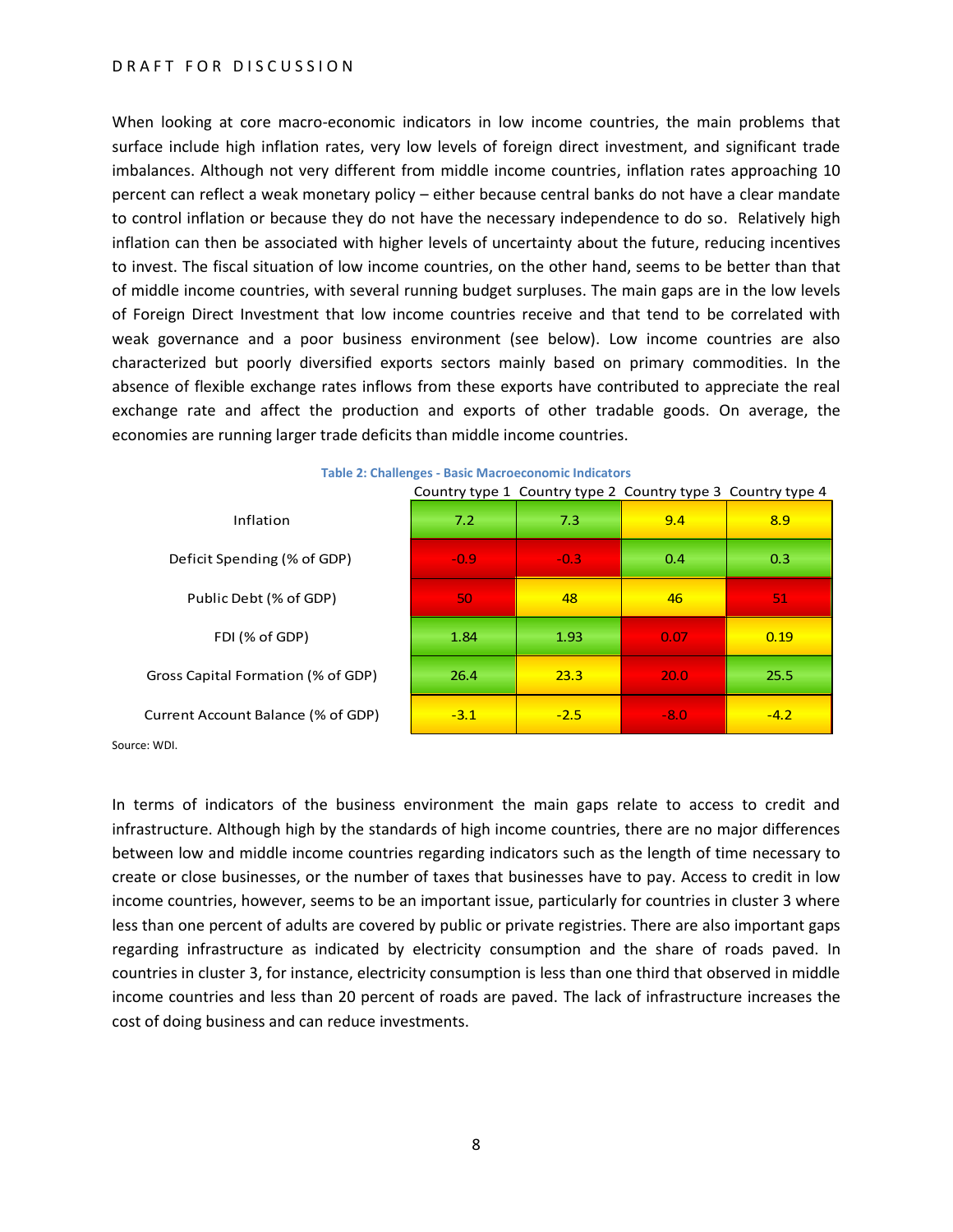|                                                     |       | country type $\pm$ country type $\pm$ country type 5 country type $\pm$ |      |      |
|-----------------------------------------------------|-------|-------------------------------------------------------------------------|------|------|
| Days to start a business                            | 39    | 39                                                                      | 39   | 43   |
| Getting credit: share covered<br>by public registry | 8.60  | 9.49                                                                    | 0.56 | 3.33 |
| Getting credit: share covered<br>by private bureau  | 15.68 | 38.71                                                                   | 0.01 | 8.04 |
| Number of tax payments per year                     | 37    | 34                                                                      | 37   | 47   |
| Years to close business                             | 3.54  | 2.82                                                                    | 3.36 | 3.69 |

# **Table 3: Challenges - Business environment**

# Country type 1 Country type 2 Country type 3 Country type 4

Source: Doing Business.

Notes: Figures refer to most recent year data. Data available for all countries in groups 1-4 and all variables except getting credit: public registry (missing for type 2 country Malaysia), getting credit: private bureau (missing for type 1 country Egypt and type 2 country Mauritius) and years to close business (missing for type 1 country Albania and type 3 countries Burundi, Cambodia and Rwanda).

#### **Table 4: Challenges – Infrastructure**

#### Country type 1 Country type 2 Country type 3 Country type 4

| Electricity consumption (kWh per capita) | 1255 | 2532 | 507 | 496 |
|------------------------------------------|------|------|-----|-----|
| Share of roads paved                     | 63   | 62   | 18  | 34  |

Source: WDI.

Notes: Figures refer to the 4-year average of available data from the period 2005-2008. Data availability by variable and country type for countries in groups 1-4 are as follows (Electricity consumption – Paved roads/total countries in group): 22-9/25 type 1 countries, 21-9/23 type 2 countries, 8-2/17 type 3 countries and 10-3/13 type 4 countries.

With the exception of minimum wage policy, labor regulations in low income countries do not appear to be more costly than in middle income countries and, given their low coverage, it is unclear how much they affect labor market outcomes. Minimum wages represent more than 50 percent of value added per worker, which is quite high and, where enforced, can reduce employment levels – at least formal wage employment.<sup>11</sup> Restrictions on dismissal procedures, on the other hand, seem less binding. While in specific cases like India and Pakistan these regulations can be quite restrictive, on average they seem less so. For instance, in less than 20 percent of cases does a third party have to approve dismissals and the cost of advance notice and severance pay are, on average, not particularly high. Although the empirical literature usually shows that laws aimed at providing job security reduce turnover, lead to the creation of fewer jobs, and may slow productivity growth,<sup>12</sup> it is unlikely that they constitute the main factor behind the low share of formal wage employment in low income countries. A recent study for South Asian countries suggests that while high minimum wages and rigid regulations can constrain the expansion of the formal sector at the margin, eliminating them would not have a significant effect on formal wage employment.

l

 $11$  See Del Carpio et al., (2011).

 $12$  See Robalino et al., (2011) for a review of the literature.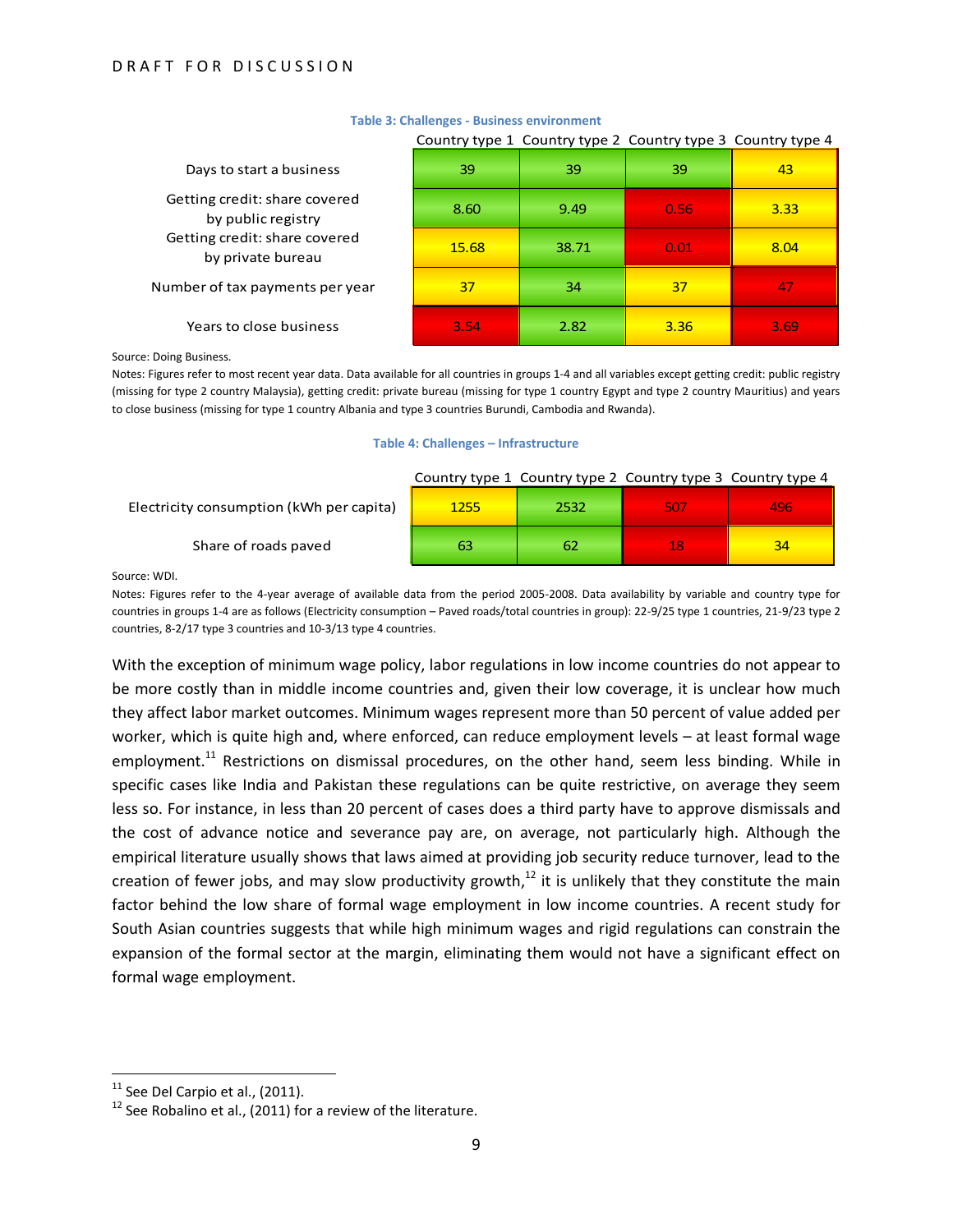|                                                       |      |      | Country type 1 Country type 2 Country type 3 Country type 4 |            |
|-------------------------------------------------------|------|------|-------------------------------------------------------------|------------|
| of minimum wage to<br>ue added per worker             | 37%  | 27%  | <b>57%</b>                                                  | <b>52%</b> |
| bay for redundancy dismissal<br>(in salary weeks)     | 13.1 | 14.8 | 18.9                                                        | 12.6       |
| od for redundancy dismissal<br>(in salary weeks)      | 5.1  | 4.1  | 5.5 <sub>1</sub>                                            | 4.0        |
| ual leave (in working days)                           | 17   | 17   | 20                                                          | 21         |
| on of a third party required<br>vorkers are dismissed | 83%  | 43%  | 88%                                                         | 54%        |
| I of a third party required<br>vorkers are dismissed  | 48%  | 13%  | 18%                                                         | 15%        |

#### **Table 5: Challenges - Labor market regulations**

Ratio of minimum wage to value added per worker Severance pay for redundancy dism Notice period for redundancy dism (in salary weeks) Paid annual leave (in working day

Notification of a third party requir if 9 workers are dismissed Approval of a third party require if 9 workers are dismissed

Source: Doing Business (Employing workers indicators).

Notes: Figures refer to most recent year data. Severance pay, notice period and paid annual leave figures represent averages for workers with 1, 5 and 10 years of job seniority. Data available for all countries and all variables except the notification and approval variables, for which one country in group 1 (Bolivia) is missing data.

*A critical factor affecting labor market outcomes in low income countries is the very low level of education of the labor force.* The average number of years of schooling remains low in middle income countries relative to OECD countries (8.5 vs. 11.9 years), yet it is twice that observed in low income countries. In high income countries, 56 percent of the labor force has a high school diploma and 14 percent have a university diploma. In cluster 3 countries less than 10 percent of the labor force has completed secondary school and less than 2 percent has university diplomas. Middle income countries already have literacy rates over 90 percent. For these countries, the issue of access to primary education is more or less resolved, and the challenge is to further lift the skill level of the population into the secondary and tertiary levels. In low income countries illiteracy can touch up to 73 percent of the population (Niger), and average years of education can be as low as 1.2 (Mozambique). In some countries like Kenya, Mongolia, Tajikistan or the Kyrgyz Republic, literacy rates and average education have reached levels comparable to middle income countries. But in general, a priority for low income countries continues to be expanding educational opportunities and ensuring the presence of teachers and the availability of textbooks.<sup>13</sup>

<sup>&</sup>lt;sup>13</sup> See the World Development Report (2007); World Bank (2007, 2008).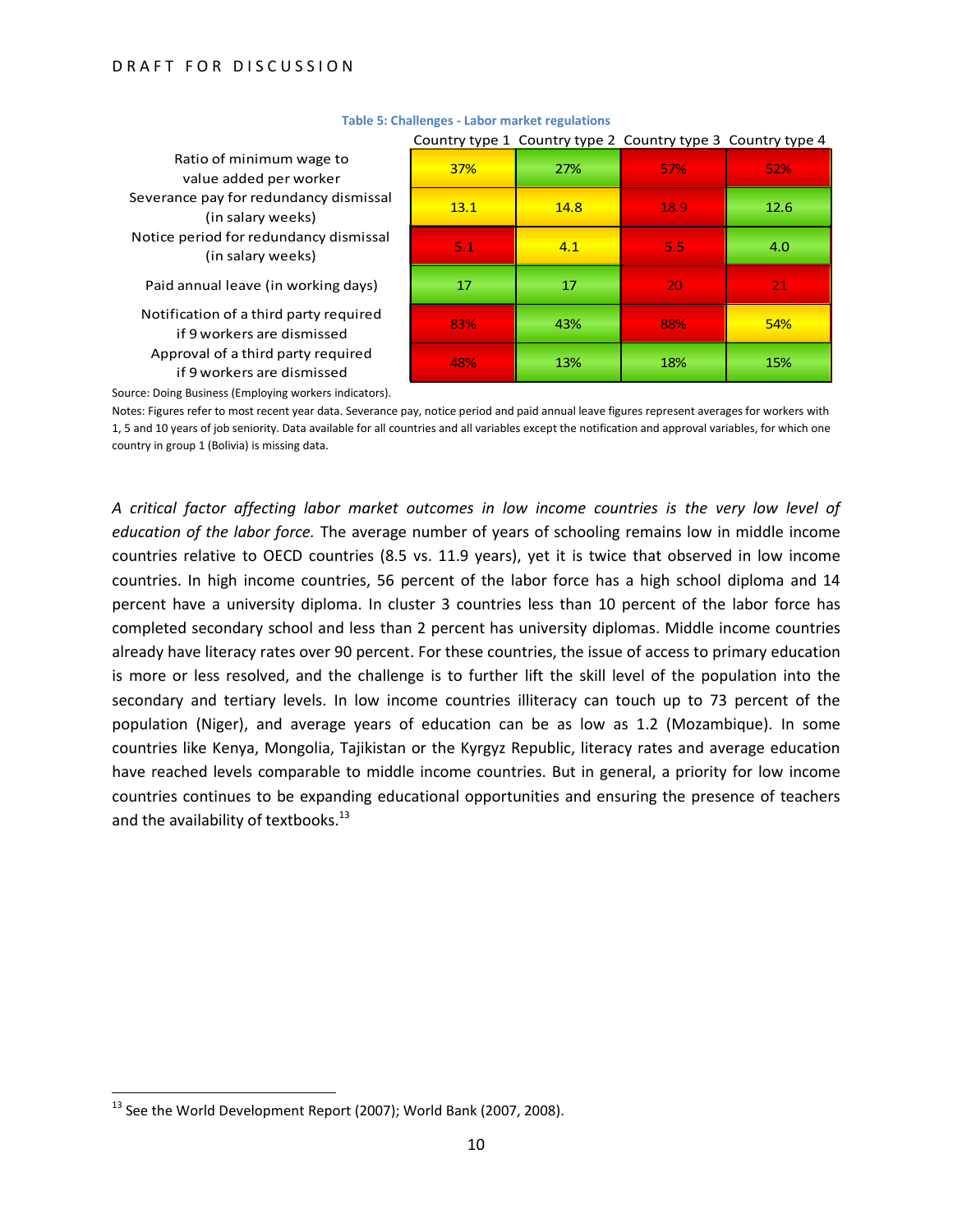|                                                                        |       |       | Country type I Country type Z Country type 5 Country type 4 |       |
|------------------------------------------------------------------------|-------|-------|-------------------------------------------------------------|-------|
| Average years of schooling                                             | 7.53  | 8.47  | 4.34                                                        | 5.26  |
| Literacy rate                                                          | 95.76 | 93.87 | 56.18                                                       | 65.68 |
| Share of working age population having<br>completed secondary school   | 27.79 | 30.92 | 9.93                                                        | 14.69 |
| Share of working age population having<br>completed tertiary education | 6.44  | 7.45  | 1.35                                                        | 3.09  |

#### **Table 6: Challenges – Skills**

Country type 1 Country type 2 Country type 3 Country type 4

Source: WDI, Barro and Lee (2010).

Notes: Figures refer to the 4-year average of available data from the period 2005-2008. Data available for all countries in groups 1-4 for average years of schooling but data on the literacy rate are limited (countries available/total countries in group): 24/25 type 1 countries, 20/23 type 2 countries, 15/17 type 3 countries and 12/13 type 4 countries.

Beyond these overall trends, the basic indicators of educational achievement hide fundamental issues regarding the relevance of skills acquired in education and training systems for labor markets. Indeed, ensuring that children enroll in schools and ultimately graduate from college does not guarantee that, while in the system, they are acquiring skills that will improve their labor market opportunities.<sup>14</sup> For many developing countries, particularly in low income settings, assessments of education quality are disappointing.<sup>15,16</sup> Furthermore, as the level of education increases, skills mismatch becomes an increasingly important issue and a major cause of high unemployment, especially among youth with higher education. In India, for instance, 50 percent of university graduates obtain a diploma in arts, far exceeding employer demands.<sup>17</sup>

The challenge of providing labor market relevant skills is complicated by a variety of factors that compromise early childhood development and the normal development of non-cognitive and, eventually, cognitive skills. Indeed, recent empirical analyses show that success in the labor market does not only depend on the acquisition of technical skills. Cognitive and non-cognitive skills, in part acquired in early childhood and during primary and secondary schooling, are also important determinants of employment dynamics and earnings later in life,<sup>18</sup> and they also facilitate the acquisition of technical

<sup>14</sup> See the *Skills toward Employability and Productivity* (StEP) framework publication "Stepping Up Skills for More Jobs and Higher Productivity" (World Bank, 2010).

<sup>&</sup>lt;sup>15</sup> See Glewwe and Kremer (2006); World Bank (2008); Robalino et al. (2011); Boissiere (2004).

<sup>&</sup>lt;sup>16</sup> Internationally comparable data measuring the quality of education such as TIMSS (Third International Mathematics and Science Study), PIRLS (Progress in International Reading Literacy Study), and PISA (Programme for International Student Assessment), collect information primarily from developed countries and a few middle income developing countries. Internationally comparable data are not available for very low-income countries. The performance of students on achievement tests administered within many of the low income countries, however, suggests that academic achievement is often very low. See Glewwe and Kremer (2006) and Boissiere, 2004 for more information on the quality of education in developing countries, World Bank (2008), for country specific assessment of academic achievement in LAC, and Robalino et. al. (2011) for South Asia.

 $17$  See Robalino et. al. (2011).

 $18$  Heckman et al. (2006) show that cognitive skills and non-congnitive skills are important in explaining a diverse array of labor market outcomes. Although there are important gender differences in the effects of these skills, for most behaviors, both factors play an important role for both men and women. Carneiro and Heckman (2003),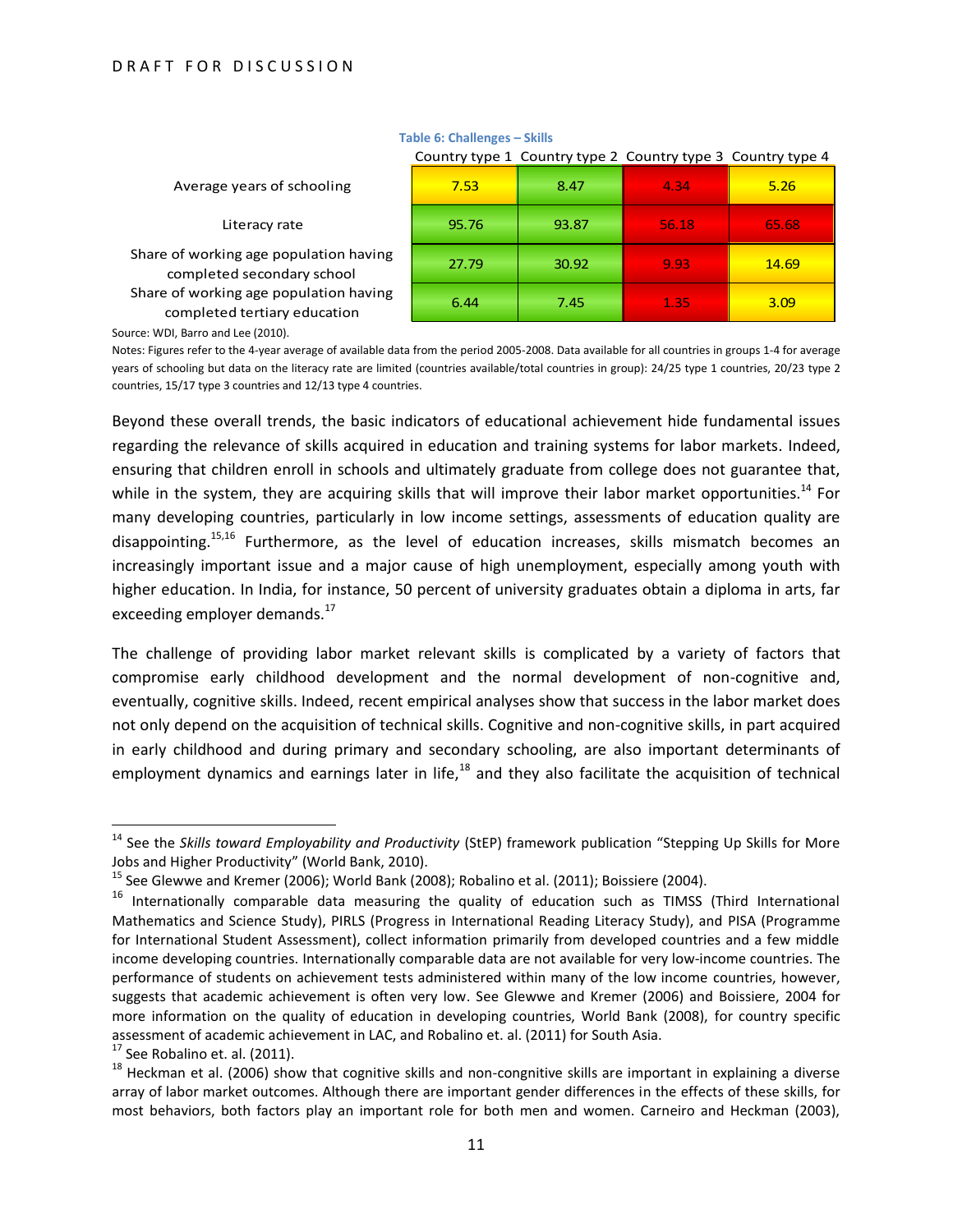skills and education more generally.<sup>19</sup> Because the demand for higher-level cognitive skills, relative to demands for manual job-specific skills, tends to increase with technological progress, provision of these skills becomes increasingly important in low income countries as they head toward economic diversification and productivity growth.<sup>20</sup>

When it comes to social insurance programs, there is considerable variation regarding the types of risk covered. Among the countries for which data exists, old age, disability and survivor benefits are the most common - only Malawi does not offer them. Unemployment benefits, however, are not part of the social insurance system in the majority of cases. Only 35 percent of countries in the sample have them (mostly in Cluster 2), while the others rely on severance pay regulated through the labor code (see above). Outside of clusters 1 and 2, only a minority of countries offer contributory health insurance. In the others, all workers (and their families) are supposedly covered through national health services, but these systems can suffer from issues with access and quality. $^{21}$ 

#### **Table 7: Challenges - Social protection**

Availability of social protection (Number of different risks covered) Share of working age population contributing to pensions

| Country type 1 Country type 2 Country type 3 Country type 4 |     |     |    |  |  |
|-------------------------------------------------------------|-----|-----|----|--|--|
| 4.6                                                         | 51  | 3.3 | 41 |  |  |
| 20%                                                         | 30% | 4%  | 8% |  |  |

Sources[: http://www.ssa.gov/policy/docs/progdesc/ssptw/](http://www.ssa.gov/policy/docs/progdesc/ssptw/) and International Patterns of Pension Provision II database.

Notes: Figures refer to most recent year data. Types of risks potentially covered by the social protection indicator include old age, disability and survivor, sickness and maternity (cash benefits, medical care or both), workplace injury, unemployment and family allowances. Data availability by variable and country type are as follows (SP countries available – Pensions countries available/total countries in group): 23-22/25 type 1 countries, 23-19/23 type 2 countries, 14-12/17 type 3 countries and 11-11/13 type 4.

The main problem in the developing world, however, is that public social insurance systems cover only a minority of the labor force, often only workers engaged in formal employment. Less than 30 percent of the world's labor force has access to social security. The situation is even more dramatic in low income countries where less than 10 percent of the labor force is covered – mainly civil servants and a small contingent of formal workers in the private sector. In fact, coverage rates across countries are strongly correlated with income and region. Low income workers and the poor, especially those living in rural areas, are much less likely to be covered.<sup>22</sup>

There are many reasons for the observed low levels of coverage, two of the most important being low productivity and earnings, and a weak capacity to enforce regulations. Low productivity firms, usually small or micro-firms, typically self-select into the informal sector; they cannot afford the minimum costs

 $19$  See Bowles and Gintis (1976); Heckman et. al. (2006).

Heckman and Masterov (2007), and Cunha, et. al. (2006), and numerous other papers establish that parents play an important role in producing both the cognitive and non-cognitive skills of their children.

 $^{20}$  See Autor, Levy and Murnane (2003); Goldin and Katz (2007).

<sup>&</sup>lt;sup>21</sup> See Wagstaff (2007) for general discussion on social health insurance; Thornton et al. (2010) for Nicaragua's randomized experiment on the design of social insurance program; World Bank (2007) for implementation of social health insurance program for various countries including Kenya, Ghana, Philippines, and Thailand; and Wagstaff et al. (2009) for integration of segmented programs in China.

 $22$  See Ribe et. al. (2010); Holzmann et al. (2009).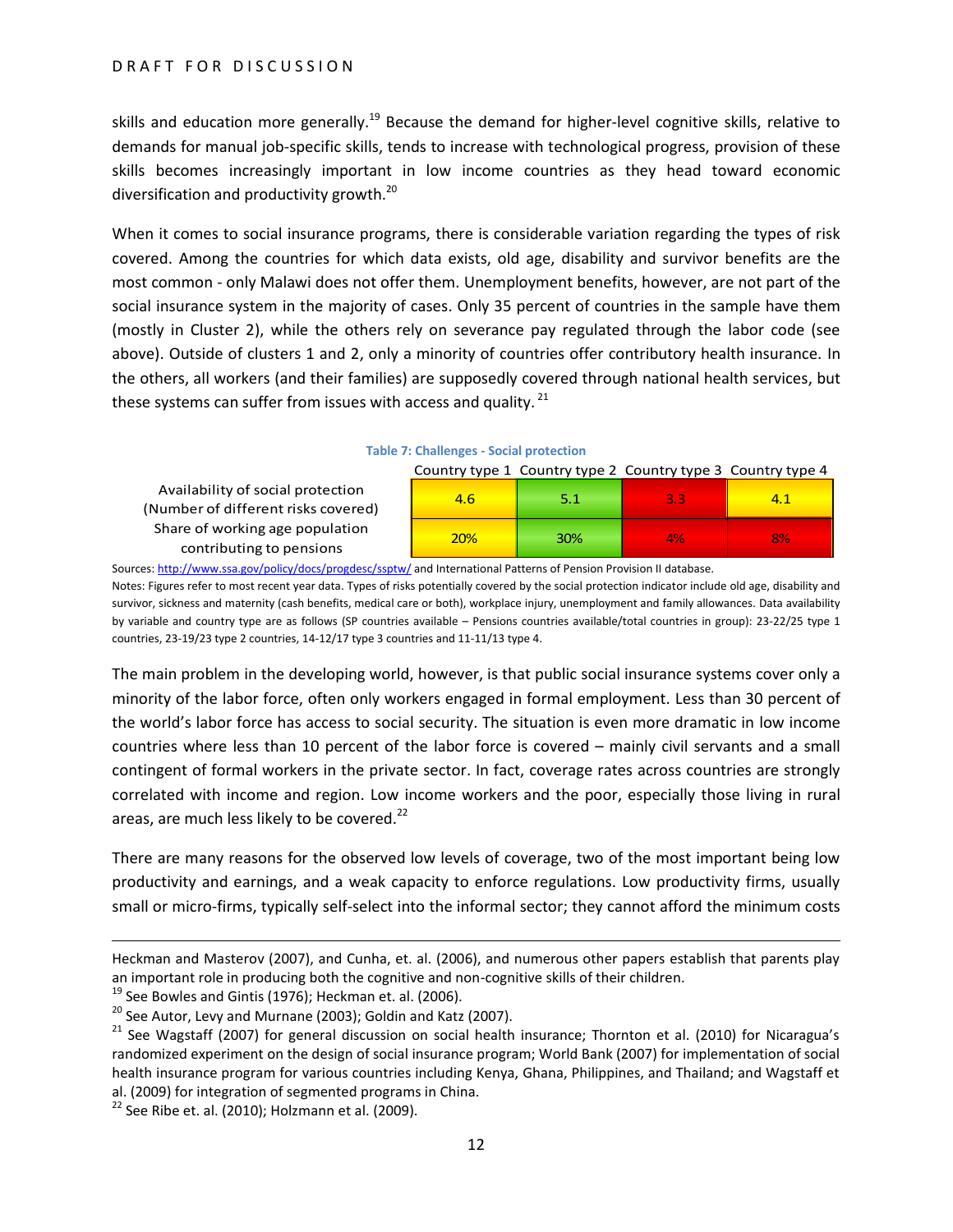of labor imposed by social security, which can be high. $^{23}$  Moreover, they are in many cases excluded from social security laws, which apply primarily to medium and large firms and organizations in the public sector in many countries. In theory, workers who are not in formal wage employment could be allowed to enroll voluntarily, but "myopia", lack of trust in the public systems, and short-term liquidity constraints can keep uncovered individuals, particularly the unskilled and those with low income, from enrolling. Beyond these incentive and non compliance issues, coverage can be further reduced by low enforcement capacity. When comparing the benefits and the expected costs of non-compliance, poor enforcement can reduce the expected costs and some employers can choose to evade – studies have found underreporting to the pension system can be as high as 30% of the covered wage bill in formal firms. $24$ 

# **4. Implications for Research and Policy Analysis**

The previous two sections have discussed the main challenges facing low income countries in terms of labor market outcomes and some of the issues that will need to be addressed to improve them. We have argued that the problem at hand is not the lack of jobs, but the low productivity and earnings of the jobs people have and their vulnerability to shocks that comes as a result of limited access to risk management systems. Changing the status quo will involve providing better incentives and conditions for entrepreneurs, including foreign entrepreneurs, to create new businesses and expand existing ones. But even the most aggressive and successful industrial policy is unlikely to affect the situation of the majority of workers, who are often self-employed or employees in household enterprises and are lacking basic skills. Additional interventions are needed to support these workers either by increasing the productivity of their activities or by helping them move to move productive ones. Regardless of the intervention, governments will also need to improve the skills of the labor force and expand the coverage of social insurance programs. With this in mind, this final section outlines an agenda for research and policy analysis.

A first part of the agenda in low income countries would focus on ensuring that the process of business and job creation (and destruction) can take place efficiently. Policies to promote macroeconomic stability and a business environment that encourages investment and innovation remain relevant to this part of the agenda, which would essentially focus on high end jobs. Research here should continue to improve our understanding of how different parts of the regulatory framework affect the creation of firms and jobs in different sectors, regions, and at various levels of productivity. To date, there is evidence highlighting the importance of competition in facilitating firm entry, innovation and productivity growth.<sup>25</sup> Research also shows that significant reductions in regulations can increase the number of businesses and wage employment.<sup>26</sup> But important questions remain in terms of how different regulations and policy interventions affect competition (e.g., competition councils, anti-trust

 $\overline{a}$ 

 $^{23}$  See World Bank (2005).

<sup>&</sup>lt;sup>24</sup> See World Bank (2005).

 $25$  See, for example Aghion et al, (2005) and Hallward-Driemeier and Thompson (2009).

 $26$  See Bruhn (2011) and Klapper and Love (2010).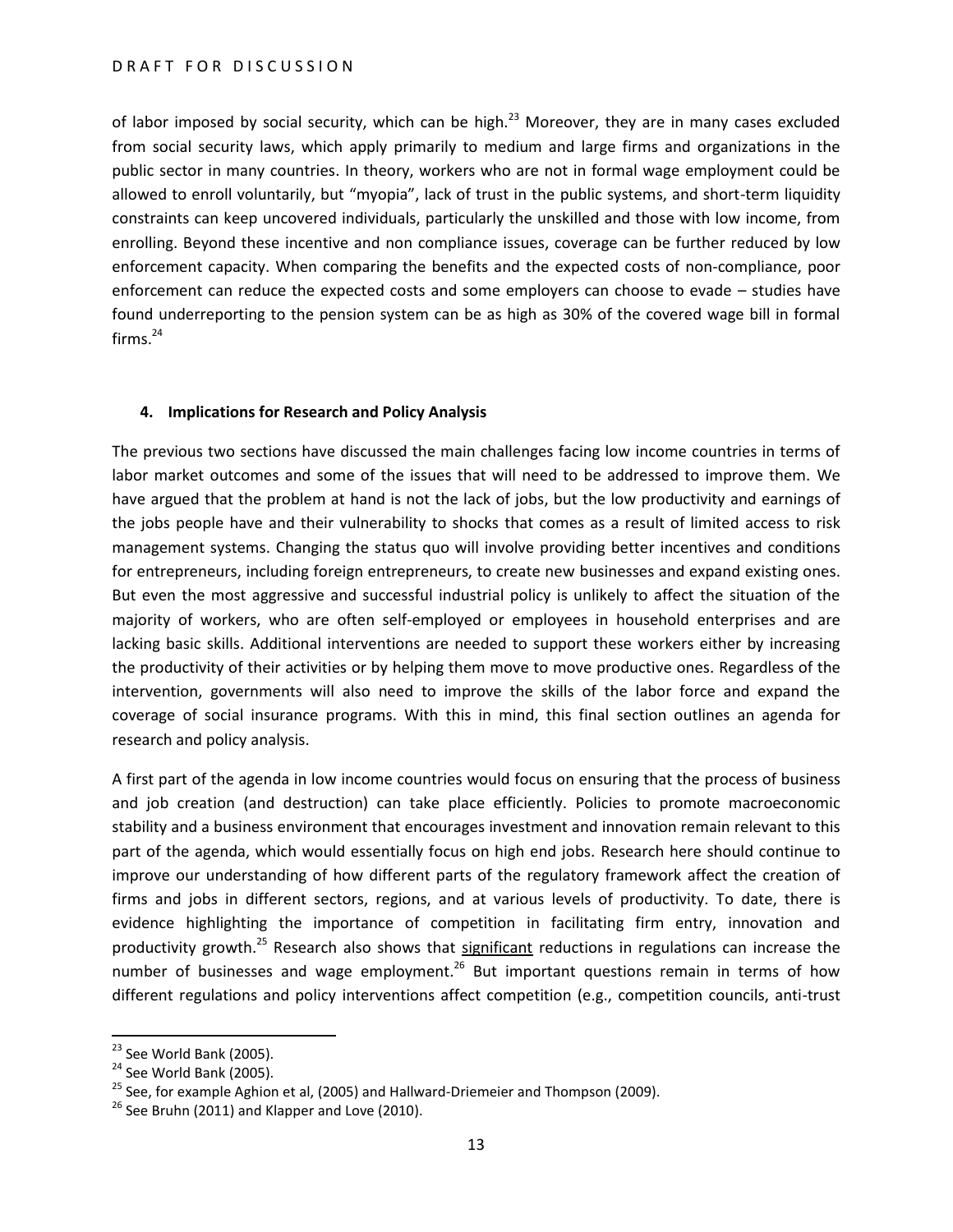law) and ultimately jobs. How to enforce these regulations in developing countries also remains an open policy question.<sup>27</sup>

This first part of the agenda could also involve more direct policy interventions to stimulate investments in particular sectors. Even in a perfect business environment with low macroeconomic and microeconomic risks, investments and new business will not simply follow due to other market features such as coordination failures and information spillovers.<sup>28</sup> In the case of coordination failures, the return to one investment depends on whether another investment is also made, such as when the profitability of export activities depends on port investments. Information spillovers can occur when first movers in new activities pay the cost of experimenting, allowing new entrants to learn from these first movers. In these cases, governments may be called upon to temporarily subsidize investments, guarantee loans to firms, facilitate the creation of necessary infrastructure, and mobilize skilled workers. But there remain questions about how these policies should be implemented – starting with how to "target activities" – that will need to be addressed in the future. $^{29}$ 

The second part of the agenda would focus on policies that are more relevant for supporting selfemployment and entrepreneurship, which have received less attention and for which relatively little is known about their effectiveness. These policies would attempt to influence motivation and risk tolerance (via cultural and social norms); technical and non-cognitive skills; information about production technologies, best management practices, and prices; access to value chains and markets; and liquidity constraints. Some of the interventions that can be considered include business and life skills training, advisory services, networking, access to finance and micro-franchising.

At this stage, it is difficult to extract reproducible lessons from the evidence given the large heterogeneity of programs and the fact that they are typically comprised of a package of interventions. Randomized control trials carried out on a sample of microfinance clients in Peru,  $30$  Tanzania,  $31$  Bosnia-Herzegovina,<sup>32</sup> Dominican Republic,<sup>33</sup> and Pakistan<sup>34</sup> found that **business training** improved business knowledge and business practices, but there is little evidence of an impact on sales, profits or survival rates. Moreover, introducing **microfinance** in new areas affects the creation and ownership of new business but not employment among current businesses.<sup>35</sup> Evaluations of youth programs that provide **entrepreneurial skills** show that much depends on curriculum, pedagogical approach, and whether

 $\overline{a}$ 

<sup>&</sup>lt;sup>27</sup> See Hallward-Driemeier and Pritchett (2010).

<sup>&</sup>lt;sup>28</sup> See Hausmann (2008).

<sup>&</sup>lt;sup>29</sup> Lin and Monga (2010) present evidence that governments implementing successful industrial policies targeted industries that (a) were consistent with the country's latest comparative advantage determined by endowment structure and, (b) were mature in countries whose per capita income was, on average, around double their own.

<sup>&</sup>lt;sup>30</sup> See Karlan and Valdivia (2011).  $31$  See Bjorvatn and Tungodden (2010).

<sup>&</sup>lt;sup>32</sup> See Bruhn and Zia (2011).

<sup>&</sup>lt;sup>33</sup> See Drexler, Fisher and Schoar (2011).

 $34$  See Mansuri and Gine (2011).

<sup>&</sup>lt;sup>35</sup> See Banerjee, Duflo, Glennerster and Kinnan, 2009.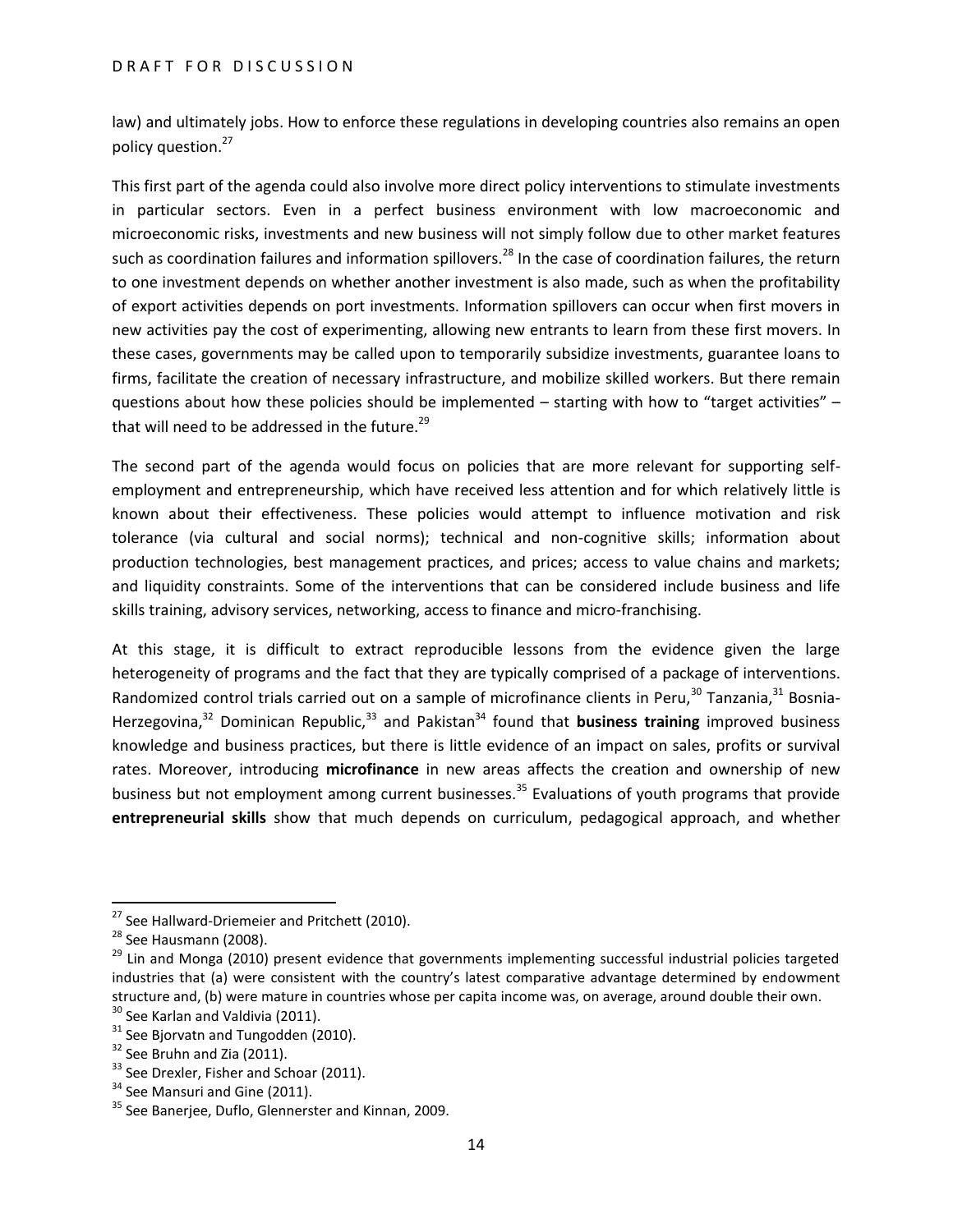participants have to actually start a business or not.<sup>36</sup> For example, an evaluation of Argentina's *Microemprendimientos Productivos*, which targeted welfare beneficiaries from a large safety nets intervention, reports that the intervention failed to increase income for the average participant during the short-run.<sup>37</sup> Some evaluations of **matching grants** for SMEs in Argentina<sup>38</sup> and Tunisia show positive results on employment creation but the results are less straightforward in Mauritius.<sup>39</sup> **Mentoring** for SMEs in Mexico led to large, but imprecisely measured, increases in profits and sales, but no increases in employment over one year.<sup>40</sup> Consultants to **improve management practices** in India increased productivity by 11 percent and annual profits by over USD 200,000 per firm, but were costly and induced no significant change in employment in the first year. $41$  In general, most results measure impacts over the short run; little is known about the medium term impact of these programs.

Nevertheless, there are some newer, innovating approaches that seem promising. For example, m**icrofranchising** programs remove the difficult step of designing a potentially successful business model by replication of an existing successful business. This approach has been applied in sectors from pharmaceutical drugs, to ice cream, to solid waste collection, to domestic or phone services, to the provision of water. The risk of failure for these businesses is lower than that of a standard firm start-up, which increases the attractiveness of this type of program in places where the stigma associated with failure is high. Other sorts of interventions that focus on increasing the productivity, integration, resistance to shocks and competitiveness the **agricultural sector** also merit more attention, particularly in low income countries. Examples of interventions targeting this sector include policies that promote access to finance, facilitate the adoption of new technologies, help upward movements in the value chain, improve the use of fertilizers and seeds, provide information about prices and quality standards, ease access to insurance to manage risk, provide assistance for the formation of producer networks and promote skill development.<sup>42</sup>

Looking forward, the agenda to support self-employment and entrepreneurship could focus on the following questions:

- **Designing instruments and targeting methods to identify different groups of potential beneficiaries and assess the constraints they face**. Examples of targeted groups include subsistence farmers, women, youth, low productivity firms, etc., and interventions can take place at the level of the individual, firm, or community.
- **Better understanding what types of entrepreneurship programs are effective for specific groups**. Many more evaluations of targeted programs are required, ideally also providing information about how alternative design features affect their performance.

<sup>&</sup>lt;sup>36</sup> For the case of the Netherlands see Oosterbeek, Van Praag and Ijsselstein (2010). For Botswana, Ethiopia, Kenya, South Africa and Tunisia see Africa Competitiveness Report (2011).

 $37$  See Almeida and Galasso (2009).

<sup>&</sup>lt;sup>38</sup> See Castillo et al, (2010).

<sup>&</sup>lt;sup>39</sup> See Biggs (1999)

<sup>40</sup> See Bruhn, Karlan and Schoar, (2011).

 $41$  See Bloom, Eifert, Mahajan, McKenzie, and Roberts, (2011).

<sup>&</sup>lt;sup>42</sup> See World Bank (2007c).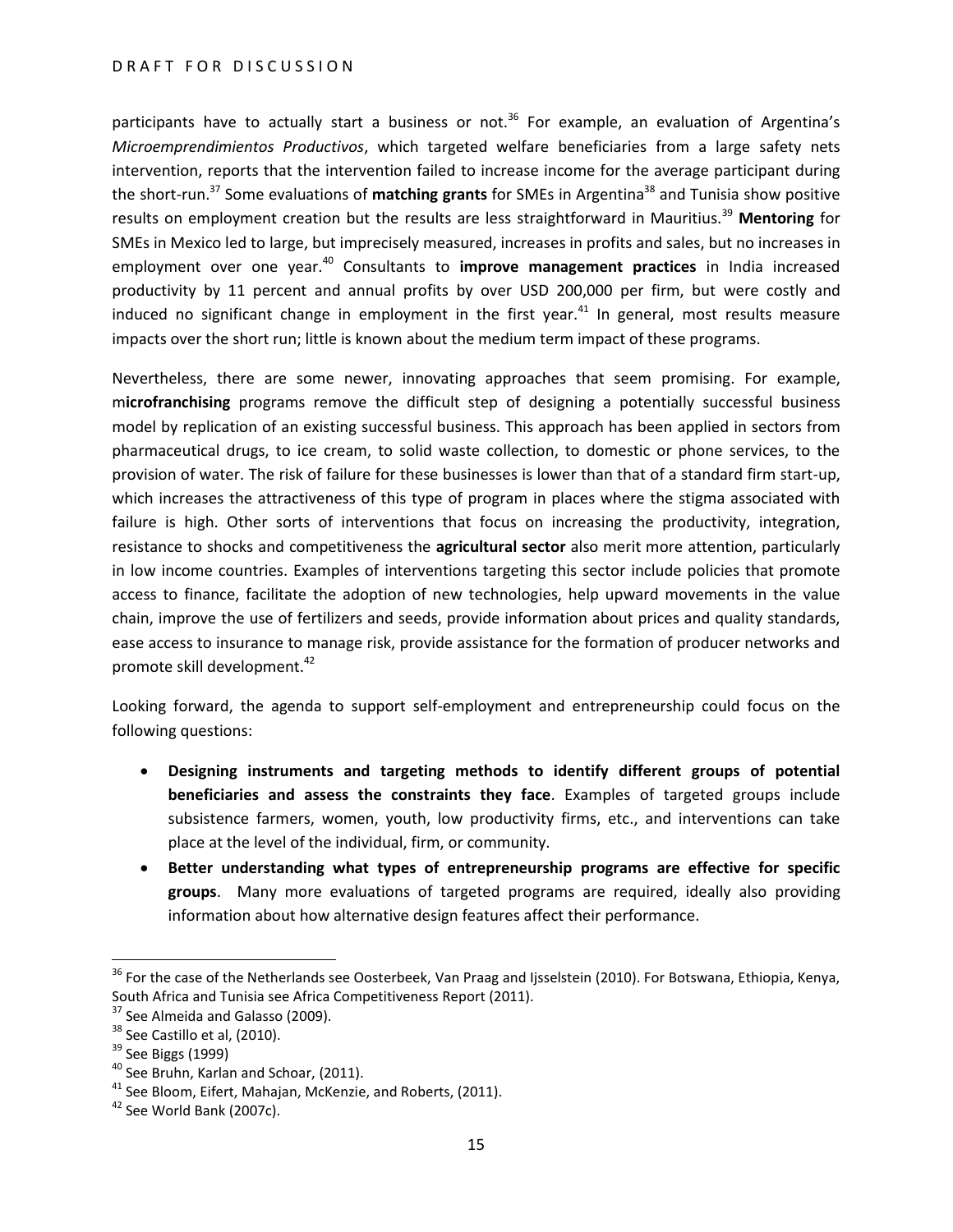- **Identifying the types of interventions that can be considered to extend insurance to the selfemployed and small entrepreneurs.** This is an area where very little work has been conducted. Yet, the presence of uninsured risks – such as fluctuations in commodity prices, disability, or disease – may deter potentially successful entrepreneurs either from establishing businesses or from engaging in high-risk/high-reward activities.
- **Identifying what skills are related to successful entrepreneurship and learning about their malleability over the life cycle**. This can help understand whether interventions need to be introduced early in an individual's education or if they can be taught after the individual enters the labor market.

The third part of the agenda would be about skills development and would have two components: improving the skills in the large stock of unskilled workers and, over the medium term, improving the skills of new labor market entrants. In the short term, the focus would need to be on three types of training programs for individuals who are leaving the formal general schooling system or are already in the labor market: pre-employment technical and vocational education and training (TVET); on-the-job training (OJT); and training-related active labor market programs (ALMP) targeted to individuals without access to the first two.<sup>43</sup>

The challenge is to improve the design of existing programs based on a better understanding of the impact of different skills on labor market outcomes, problems of mismatch between the supply and demand of skills, and market failures that affect decisions to invest in training.<sup>44</sup> The later include poaching and matching externalities in labor markets; limited information in capital markets that precludes access to credit to finance investments in training; coordination failures that lead workers to underinvest in training (because there are no jobs for high-skilled workers) while limiting the incentives for employers to create these jobs (because of a lack of skilled workers on the market); limited information; and individual "myopia" that leads to insufficient investment or inappropriate career choices. The following areas for further research and policy analysis can be considered:

- **Measuring skills**. One of the main avenues for further research is the development of sound country-level, regularly-administered surveys of workers and firms that measure the supply and demand of technical, cognitive and non-cognitive skills and are relevant for the developing world.<sup>45</sup> How to define and measure the skills that determine labor market outcomes in developing countries remains an open question as well.
- **Assessing failures in the market for skills.** There is an urgent need for a much better assessment of the main market and governmental failures affecting the provision of training. A first step is to define a more systematic approach to identifying the constraints that individuals looking to acquire skills or firms seeking to provide them might face. An extension of this work would involve evaluating how different types of incentives, or more information, can affect skill acquisition.

 $\overline{a}$ 

 $^{43}$  For a recent report taking stock of skills development strategies see Almeida et al. (forthcoming).

<sup>&</sup>lt;sup>44</sup> See Almeida et al. (forthcoming).

<sup>&</sup>lt;sup>45</sup> The Bank has already pioneered this type of survey in Lebanon and Peru, and is exploring the possibilities for expanding to more countries.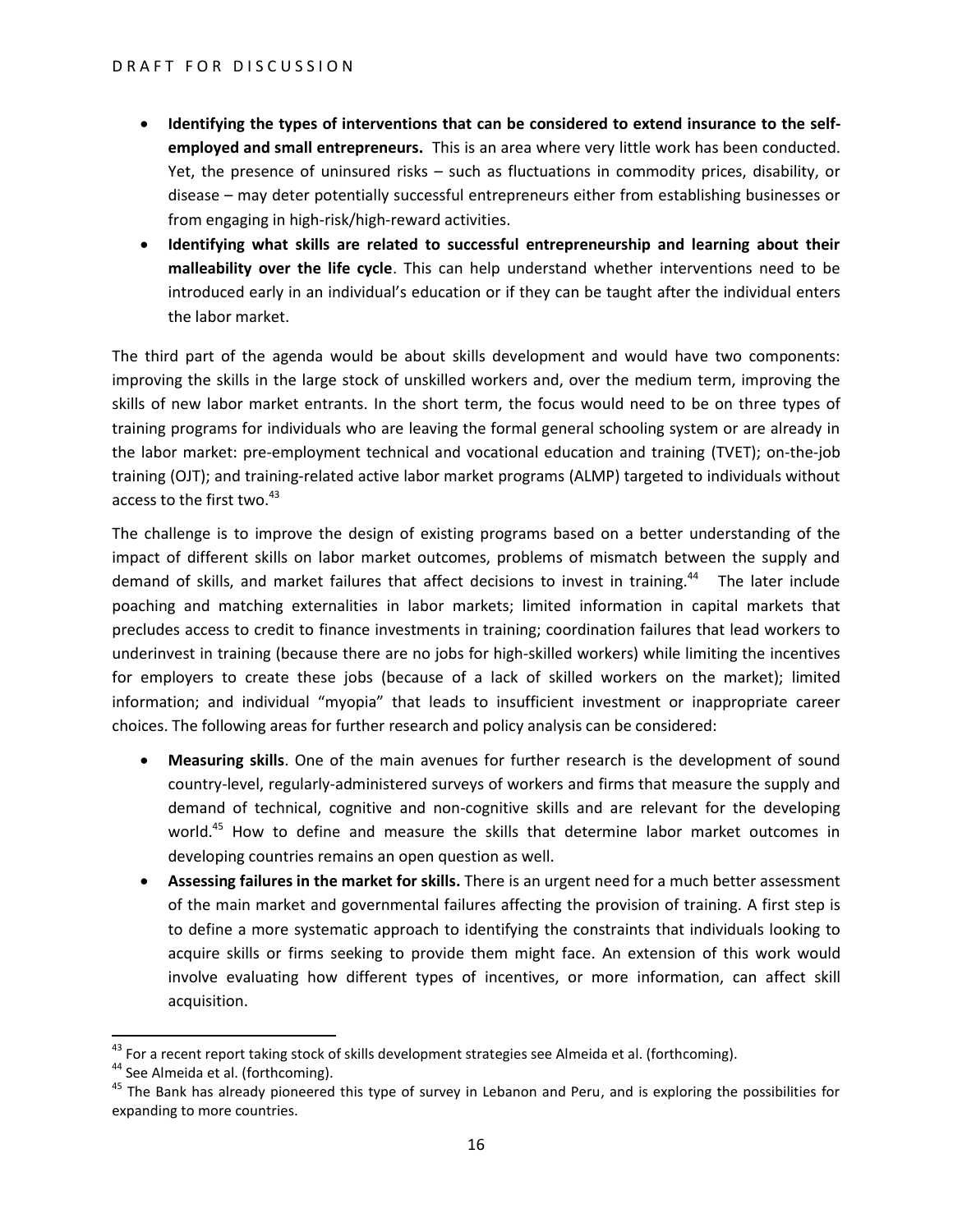**Improving knowledge about program design and implementation.** Some of the most important decisions when designing a new program relate to governance, management structures, public vs. private provision, financing mechanisms, payment systems to providers, decentralization and autonomy, regulations to control quality, and how to target and deliver transfers (to individuals or firms). Efforts should be undertaken to establish best practices with respect to these design features.

The fourth part of the agenda would relate to worker protection systems, social insurance and labor regulations. Expanding access to social insurance would require opening systems to all workers regardless of occupation and most likely on a voluntary basis, since enforcing compliance is often infeasible. This raises several technical challenges: (i) defining the set and level of benefits that are provided to attract workers – and their employers (when available) – from outside the formal sector; (ii) structuring incentives to encourage enrollment and take up; (iii) mobilizing subsidies for individuals with low or limited savings capacity; (iv) financing the system in a manner that minimizes incentives to evade while allowing workers to enroll (regardless of income and their contribution capacity) and avoiding the creation of unfunded liabilities; (v) collecting contributions from workers without stable and measurable earnings who often lack access to the financial sector; and (v) paying benefits.

Some of the themes for research and policy analysis include:

- **Identifying more efficient and equitable redistributive arrangements**. To guarantee financial sustainability and improve incentives social insurance programs need to rely on *actuarially fair risk pooling* and/or *savings*. Explicit redistributive arrangements can then be added as complements to these basic arrangements to cover individuals with limited savings capacity. Questions to address ten include: (i) whether to use ex-ante or ex-post transfers; (ii) how to design a targeted mechanism that goes beyond the poor; and (iii) how to finance the programs.
- **Supporting the development of voluntary savings schemes for informal sector workers**. Low income countries will most likely need to rely on voluntary schemes. To inform the design of these schemes field experiments should be launched to understand the constraints affecting individuals willingness to save and/or self-insure (e.g., information, skills, access, liquidity constraints, trust, social norms) and the impact of alternative interventions/incentives aiming at changing behaviors.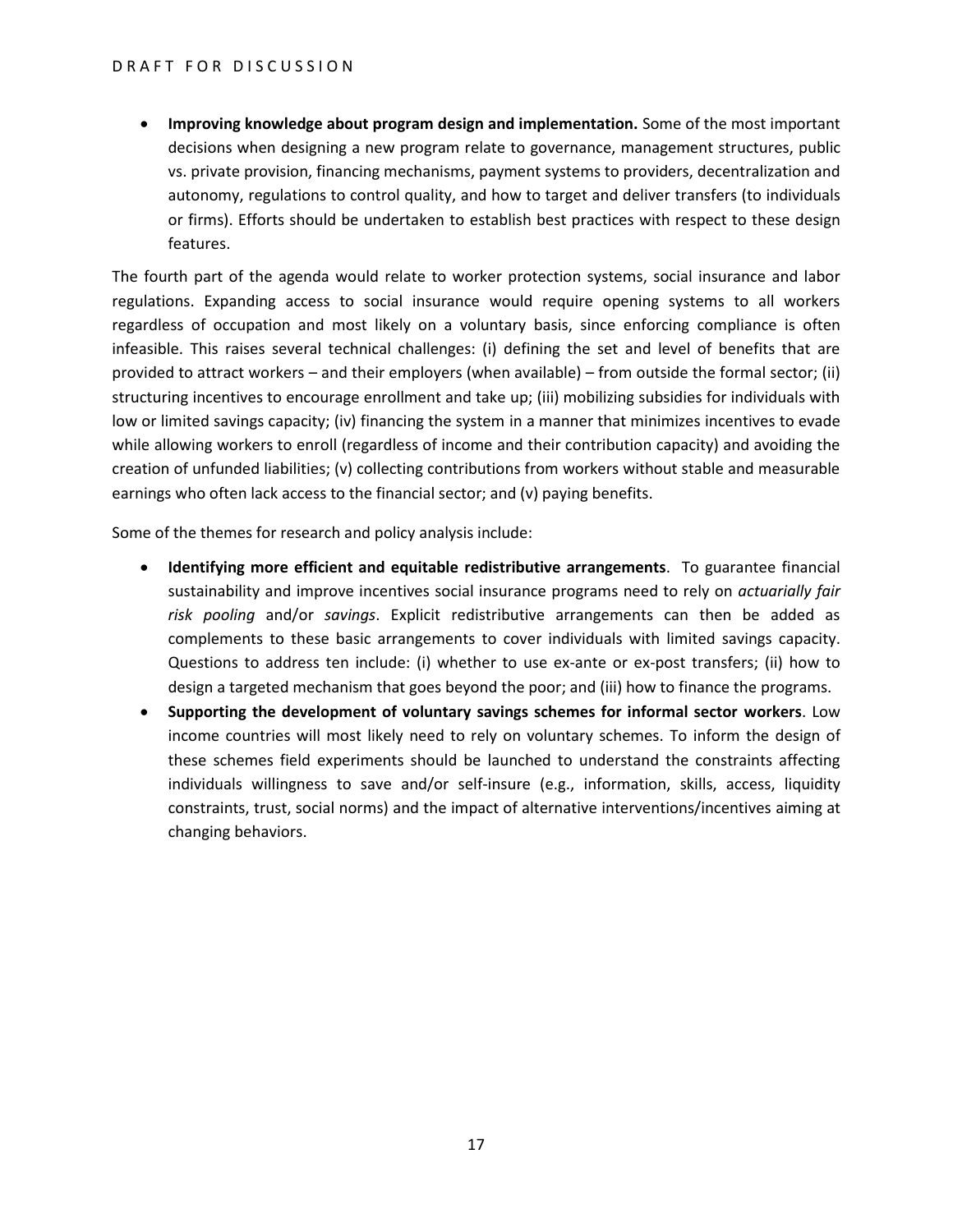# **References**

Addison, John T., and Jean-Luc Grosso, (1996). "Job security provisions and employment: Revised estimates," *Industrial Relation,* 35(4).

Aghion, Philippe, Nick Bloom, Richard Blundell, Rachel Griffith, and Peter Howitt, (2005). "Competition and Innovation: An Inverted-U Relationship" *Quarterly Journal of Economics*, 120(2).

Aghion, Philippe, Leah Boustan, Caroline Hoxby, and Jerome Vandenbussche, (2008). The Causal Impact of Education on Economic Growth: Evidence from U.S. *Brookings Papers on Economic Activity* (Washington, DC: Brookings Institution).

Almeida, Rita, Juliana Arbelaez, Maddalena Honorati, Arvo Kuddo, Tanja Lohmann, Mirey Ovadiya, Lucian Pop, Maria Laura Sanchez Puerta, and Michael Weber, (2011). "Improving employability and earning opportunities: the role of activation and graduation programs," Social Protection and Labor mimeo.

Almeida, Rita and Emanuela Galasso, (2009). "Jump-starting Self-employment? Evidence for Welfare," *World Development*, 38(5).

Almedia, Rita, Jere Berhman and David Robalino, (forthcoming). Taking Stock of Skills Development Strategies and Moving Ahead, (Washington, DC: World Bank).

Angel-Urdinola, Diego and Arvo Kuddo, (2010). "Non-public provision of active labor market programs in Arab-Mediterranean countries: an inventory of youth programs," *World Bank Social Protection Discussion Paper* 1005.

Attanasio, Orazio, Adriana Kugler, and Costas Meghir, (2008). "Subsidizing Vocational Training for Disadvantaged Youth in Developing Countries: Evidence from a Randomized Trial," *IZA Working paper*  4251.

Autor, David H., Frank Levy and Richard J. Murnane, (2003). "The Skill Content Of Recent Technological Change: An Empirical Exploration," *Quarterly Journal of Economics*, 118(4).

Ayyagari, Meghana, Asli Demirgüç-Kunt and Vojislav Maksimovic, (2006). "How Important are Financing Constraints? The Role of Finance in the Business Environment," *World Bank Policy Research Working Paper* 3820.

Ayyagari, Meghana, Asli Demirgüç-Kunt, and Vojislav Maksimovic, (2011). "Young vs. Small Firms across the World: Contribution to Employment, Job Creation, and Growth," *World Bank Policy Research Working Paper* 5631.

Banerjee, Abhijit, Esther Duflo, Rachel Glennerster and Cynthia Kinnan, (2009). "The Miracle of Microfinance? Evidence from a randomized evaluation," *IMF Research Working Paper* 31.

Banerji, Arup, Robert Holzmann, Pierella Paci, Carmen Pages, Stefano Scarpetta and Milan Vodopivec, (2008). "Miles to Go: A Quest for an Operational Labor Market Paradigm for Developing Countries," *Social Protection and Labor note*.

Barr, Nicholas. (2004). Economics of the Welfare State, (Oxford: Oxford University Press).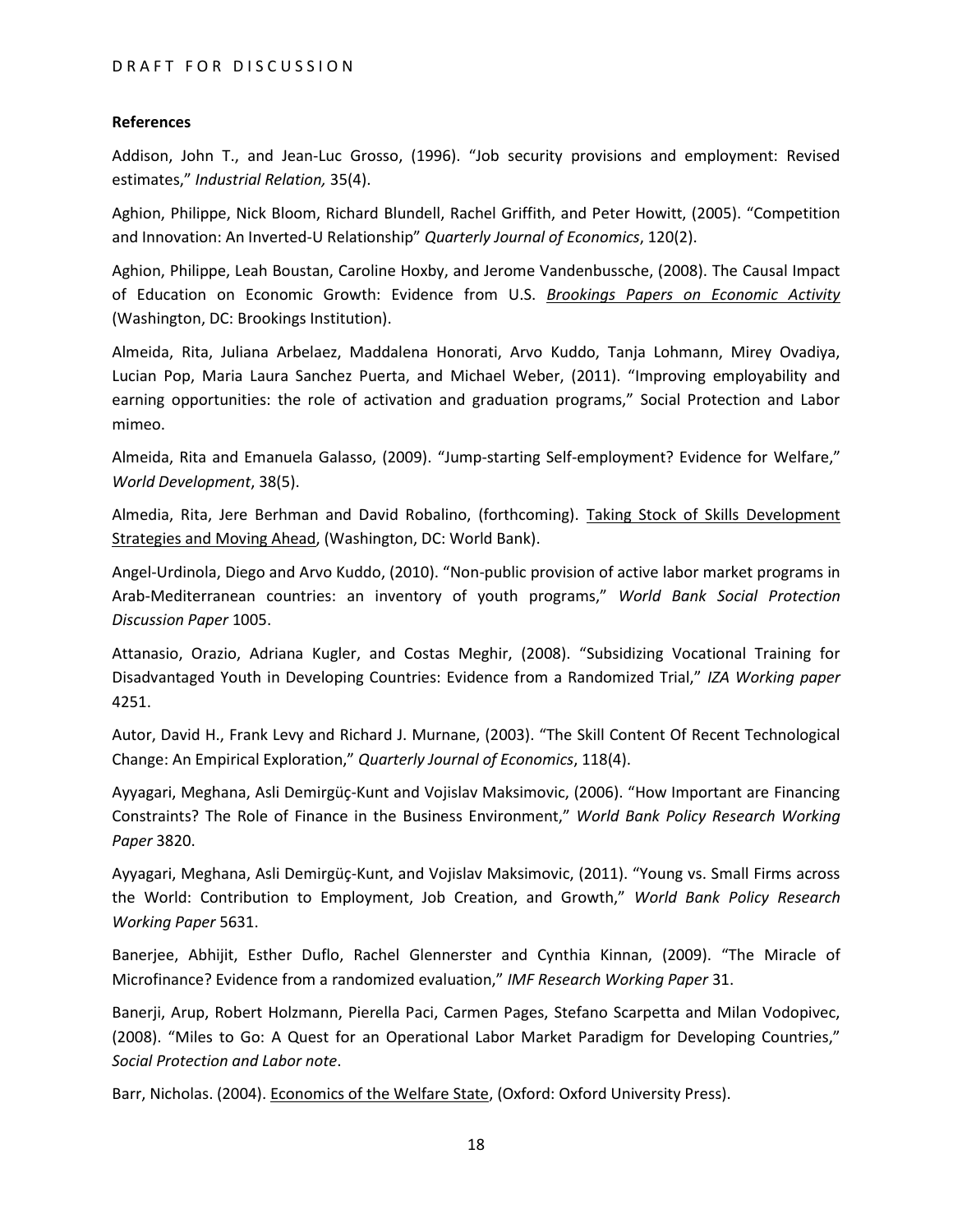Baumol, William, (1967). "Macroeconomics of Unbalanced Growth: The Anatomy of Urban Crisis," *American Economic Review*, 57(3).

Belsky, Jay, Marian J. Bakermans-Kranenburg and Marinus H. van Ijzendoorn, (2007). "For Better and For Worse: Differential Susceptibility to Environmental Influences," *Current Directions in Psychological Science*, 16(6).

Belsky, Jay and Michael Pluess, (2009). "The Nature (and Nurture?) of Plasticity in Early Human Development," *Perspectives on Psychological Science*, 4(4).

Besley, Timothy and Robin Burgess, (2004). "Can Labor Regulation Hinder Economic Performance? Evidence From India", *Quarterly Journal of Economics*, 119(1).

Biggs, John, (1999). Teaching for Quality Learning at University, The Society for Research into Higher Education (New York: Society for Research into Higher Education and Open University Press).

Bjorvatn, Kjetil and Bertil Tungodden, (2010). "Teaching business in Tanzania: evaluating participation and performance," *Journal of the European Economic Association*, 8(2-3).

Bloom, Nicholas, Benn Eifert, Aprajit Mahajan, David McKenzie and John Roberts, (2011). "Does Management Matter? Evidence from India," *NBER Working Paper* 16658.

Boeri, Tito, Brook Helppie, and Mario Macis, (2008). "Labor Regulations in Developing Countries: A Review of the Evidence and Directions for Future Research," *World Bank Social Protection Discussion Paper* 0833.

Boissiere, Maurice, (2004). "Determinants of Primary Education Outcomes in Developing Countries" World Bank mimeo.

Bowles, Samuel and Herbert Gintis, (1976). Schooling in Capitalist America, (New York: Basic Books).

Branstetter, Lee G., Francisco Lima, Lowell J. Taylor and Ana Venâncio, (2010). "Do Entry Regulations Deter Entrepreneurship and Job Creation? Evidence from Recent Reforms in Portugal," *NBER Working Paper* 16473.

Bruhn, Miriam, (2011). "License to Sell: The Effect of Business Registration Reform on Entrepreneurial Activity in Mexico," *Review of Economics and Statistics,* 93(1).

Bruhn, Miriam and Bilal Zia, (2011). "Business and financial literacy for young entrepreneurs: evidence from Bosnia-Herzegovina," *World Bank Policy Research Working Paper* 5642.

Bruhn, Miriam, Dean Karlan, and Antoinette Schoar, (2010). "What Capital is Missing in Developing Countries," *American Economic Review: Papers & Proceedings,* 100(3).

Cappelli, Peter, (2000). "Examining the Incidence of Downsizing and Its Effect on Establishment

Performance", in D. Neumark (ed.), On the Job, (New York: Russell Sage Foundation).

Castillo, Victoria, Alessandro Maffioli, Ana Monsalvo, Sofia Rojo, and Rodolfo Stucchi, (2010). "Can SME Policies Improve Firm Performance? Evidence from an Impact Evaluation in Argentina" *Inter-American Development Bank OVE Working Papers 0710*.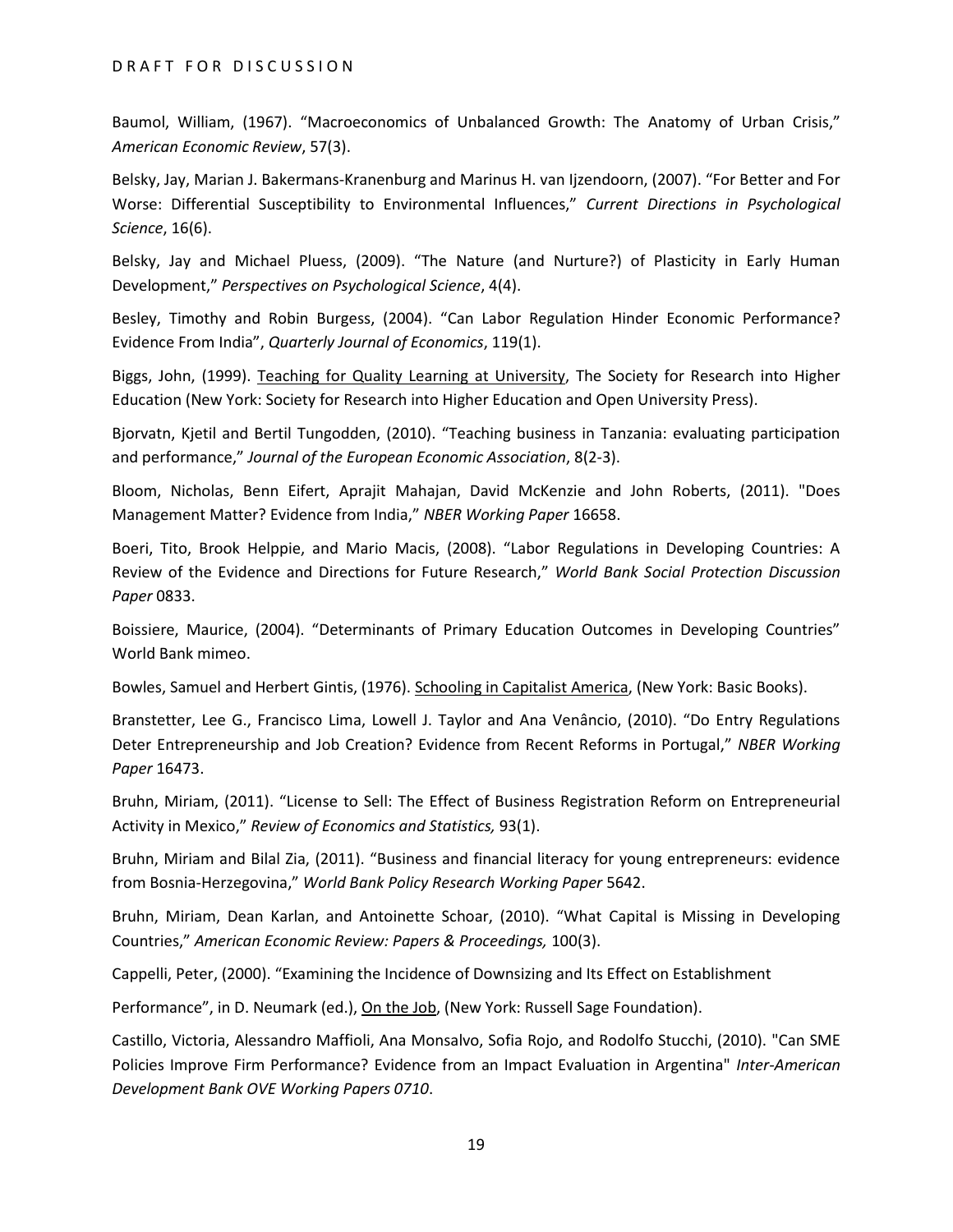Card, David, Pablo Ibarraran, Ferdinando Regalia, David Rosas and Yuri Soares, (2011). "The Impacts of Youth Training in the Dominican Republic," *Journal of Labor Economics,* 29(2).

Card, David and Alan B. Krueger, (1997). Myth and Measurement: The New Economics of the Minimum Wage, (Princeton, NJ: Princeton University Press).

Carneiro, Pedro and James Heckman, (2003). "Human Capital Policy," *IZA Discussion Papers* 821.

Chawla, Mukesh, Gordon Betcherman and Arup Banerji et. al., (2007). From Red to Gray: The "Third Transition" of Aging Populations in Eastern Europe and the Former Soviet Union, (Washington, DC: World Bank).

Chetty, Raj and Adam Looney, (2005). "Income Risk and the Benefits of Social Insurance: Evidence from Indonesia and the US," *NBER Working paper* 11708.

Cho, Yoonyoung, Ximena Del Carpio, Arvo Kuddo, David Margolis, and David A. Robalino, (2010). "A Minimum Wage in Malaysia: Issues to Consider Before Implementation," World Bank mimeo.

Cho, Yoonyoung and David Newhouse, (2011). "How did the great recession affect different types of workers? Evidence from 17 middle-income countries," *World Bank Policy Research Working Paper* 5636.

Cho Yoonyoung, David Newhouse, David Margolis, and David Robalino "*Labor Markets in Middle and Low Income Countries Trends and Implications for Social Protection and Labor Policies*." Social Protection Discussion Papers. The World Bank. Washington DC

Ciavarella. Mark A., Ann K. Buchholtz, Christine M. Riordan, Robert D. Gatewood, Garnett S. Stokes, (2004). "The big five and venture survival: Is there a linkage?" *Journal of Business Venturing*, 19(4).

Crockett, Lisa J. and Rainer K. Silbereisen, (2000). Negotiating Adolescence in Times of Social Change, (Cambridge: Cambridge University Press).

Cunha, Flavio, James J. Heckman, Lance Lochner and Dimitriy V. Masterov, (2005). "Interpreting the Evidence on Life Cycle Skill Formation," *NBER Working Paper* 11331.

Cunningham, Wendy, (2007). Minimum Wages and Social Policy: Lessons from Developing Countries, (Washington, DC: World Bank).

Cunningham, Wendy, Maria Laura Sanchez Puerta, and Alice Wuermli, (2010). "Active Labor Market Programs for Youth: A Framework to Guide Youth Employment Interventions," *World Bank Employment Policy Primer* 16.

Demirgüç-Kunt, Asli and Vojislav Maksimovic, (1998). "Law Finance, and Firm Growth," *Journal of Finance*, 53(6).

Dhillon, Navtej and Tarik Youssef (eds.), (2009). Generation in Waiting: The Unfulfilled Promise of Young People in the Middle East, (Washington, DC: Brookings Institution).

Duarte, Margarida, and Diego Restuccia, (2010). "The Role of the Structural Transformation in Aggregate Productivity," *Quarterly Journal of Economics*, 125(1).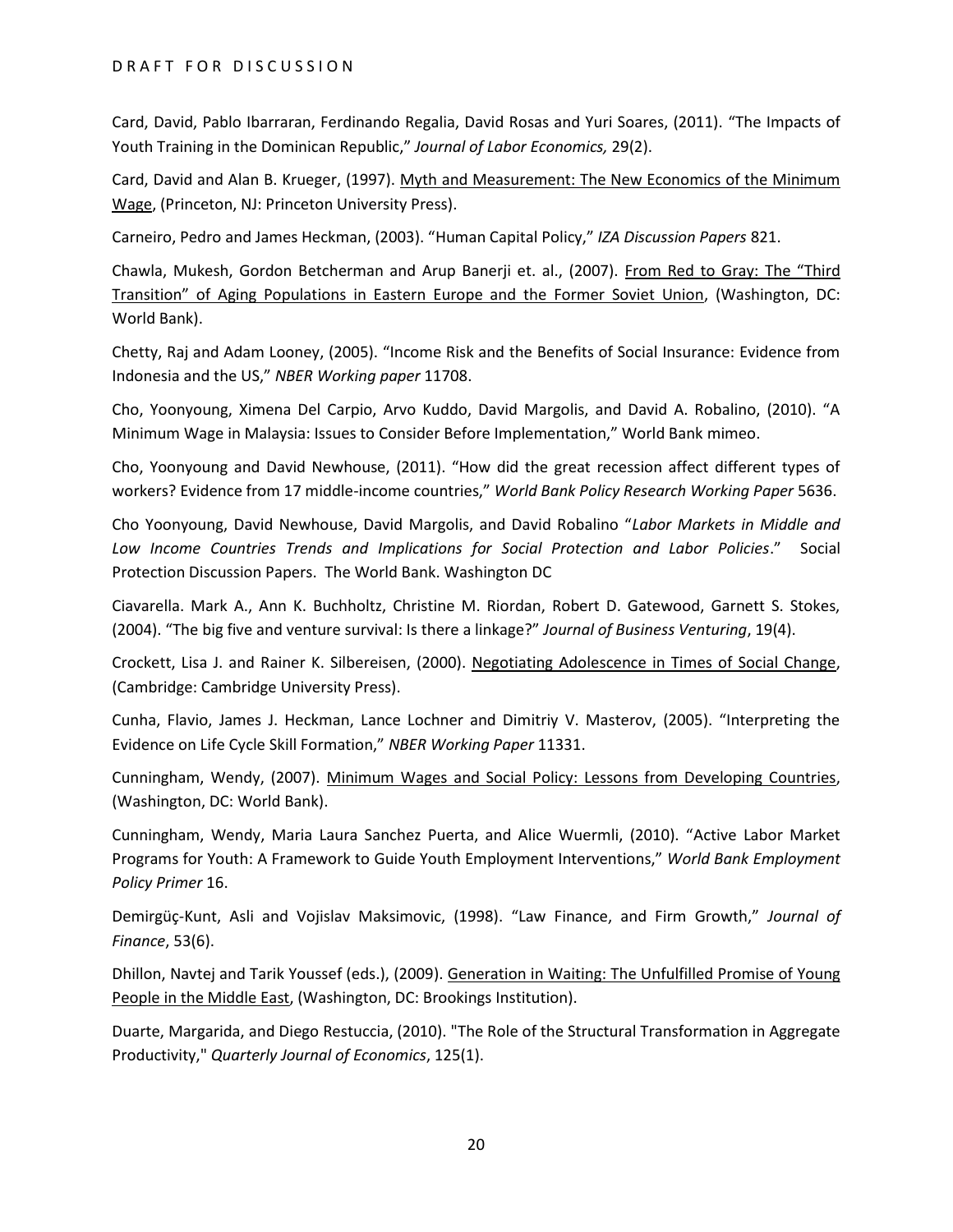Drexler, Alejandro, Greg Fisher and Antoinette Schoar, (2011). "Keeping it simple: financial literacy and rules of thumb," *CEPR Discussion Paper* 7994.

Elmeskov, Jörgen, John P. Martin and Stefano Scarpetta, (1998). "Key Lessons for Labour Market Reforms: Evidence from OECD Countries Experience," *Swedish Economic Policy Review*, 5(2).

Everitt, Brian, Sabine Landau, and Morven Leese, (2001). Cluster Analysis (Oxford, Oxford University Press).

Fisman, Raymond and Jakob Svensson, (2007). "Are corruption and taxation really harmful to growth? Firm level evidence," *Journal of Development Economics*, 83(1).

Forteza, Álvaro, (2010). "The Portability of Pension Rights: General Principles and the Caribbean Case," *Development Policy Review,* 28(2).

Fox, M. Louise and Ana Maria Oviedo, (2008). "Institutions and Labor market outcomes in sub Saharan Africa," World Bank mimeo.

Fox, M. Louise and Melissa Sekkel Gaal, (2010). Working Out of Poverty: Job Creation and the Quality of Growth in Africa, (Washington, DC: World Bank).

Freeman, Richard, (2009). "Labor Regulations, Unions, and Social Protection in Developing Countries: Market distortions or Efficient Institutions?" *NBER Working paper* 14789.

Galindo, Arturo and Alejandro Micco, (2005). "Bank Credit to Small and Medium-Sized Enterprises: The Role of Creditor Protection ," Documentos de Trabajo (Banco Central de Chile) 347.

Garcia, Marito, and Jean Fares, (2008). Youth in Africa's Labor Market, (Washington, DC: World Bank).

Glewwe, Paul and Michael Kremer, (2006). ["Schools, Teachers, and Education Outcomes in Developing](http://ideas.repec.org/h/eee/educhp/2-16.html)  [Countries,](http://ideas.repec.org/h/eee/educhp/2-16.html)[" Handbook of the Economics of Education,](http://ideas.repec.org/s/eee/educhp.html) Elsevier

Goldin, Claudia and Lawrence Katz, (2007). "Long-Run Changes in the Wage Structure: Narrowing, Widening, Polarizing," [Brookings Papers on Economic Activity](http://ideas.repec.org/s/bin/bpeajo.html) (Washington, DC: Brookings Institution).

Gonzaga, Gustavo, (2003). "Labor Turnover and Labor Legislation in Brazil," *Economia*, 4(1).

Hallward-Driemeier, Mary and Thompson, Fraser, (2009). "Creative destruction and policy reforms : [changing productivity effects of firm turnover in Moroccan manufacturing,](http://ideas.repec.org/p/wbk/wbrwps/5085.html)" *World Bank [Policy Research](http://ideas.repec.org/s/wbk/wbrwps.html)  [Working Paper](http://ideas.repec.org/s/wbk/wbrwps.html)* 5085.

Hallward-Driemeier, Mary and Pritchett, Lant, (2011). ["How business is done and the 'doing business'](http://ideas.repec.org/p/wbk/wbrwps/5563.html)  [indicators : the investment climate when firms have climate control,](http://ideas.repec.org/p/wbk/wbrwps/5563.html)" *World Bank [Policy Research](http://ideas.repec.org/s/wbk/wbrwps.html)  [Working Paper](http://ideas.repec.org/s/wbk/wbrwps.html)* 5563.

Haltiwanger, John, Stefano Scarpetta and Helena Schweiger, (2008). "Assessing Job Flows Across Countries: The Role of Industry, Firm Size and Regulations," *NBER Working Paper* 13920.

Haltiwanger, John C., Ron S. Jarmin, and Javier Miranda, (2010). "Who Creates Jobs? Small vs. Large vs. Young," *NBER Working Paper* 16300.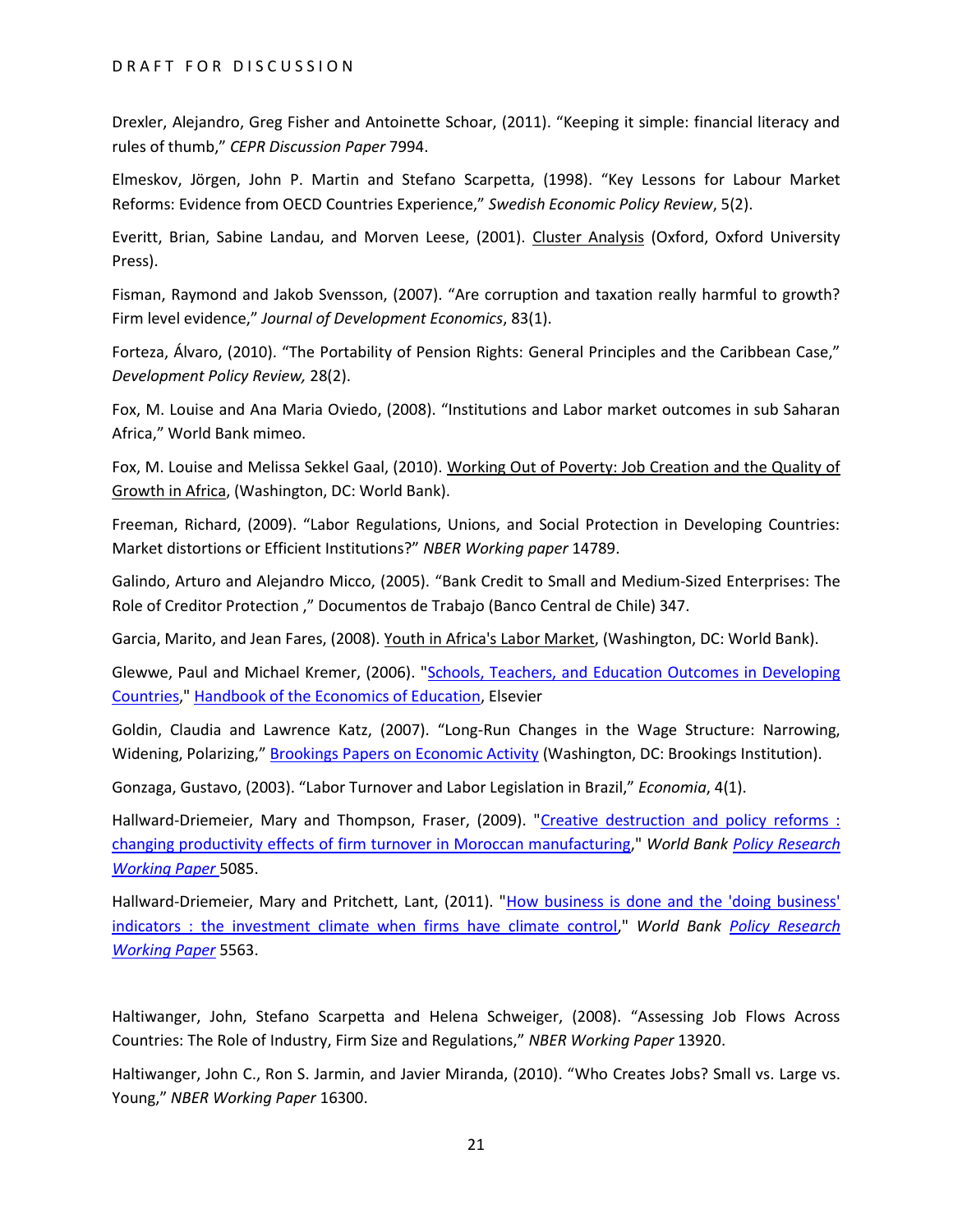Hanushek, Erik and Dennis Kimko, (2000). "Schooling, Labor-Force Quality, and the Growth of Nations," *American Economic Review*, 90(5).

Hanushek, Erik and Ludger Woessmann, (2007). "The Role of Education Quality for Economic Growth," *World Bank Policy Research Working Paper* 4122.

Hausmann, Ricardo, (2008). "The Other Hand: High Bandwidth Development Policy," *CID Working Paper* 179.

Heckman, James J., Jora Stixrud, and Sergio Urzua, (2006). "The Effects of Cognitive and Noncognitive Abilities on Labor Market Outcomes and Social Behavior," *Journal of Labor Economics*, 24(3).

Heckman, James J. and Dimitriy V. Masterov, (2007). "The Productivity Argument for Investing in Young Children," *Review of Agricultural Economics*, 29(3).

Helpman, Elhanan, (1992). ["Endogenous macroeconomic growth theory,](http://ideas.repec.org/a/eee/eecrev/v36y1992i2-3p237-267.html)" *[European Economic Review](http://ideas.repec.org/s/eee/eecrev.html)*, Elsevier, 36(2-3).

Helpman, Elhanan, (2010). ["Labor Market Frictions as a Source of Comparative Advantage, with](http://ideas.repec.org/p/nbr/nberwo/15764.html)  [Implications for Unemployment and Inequality,](http://ideas.repec.org/p/nbr/nberwo/15764.html)" *[NBER Working Papers](http://ideas.repec.org/s/nbr/nberwo.html)* 15764.

Hobjin, Bart and Boyan Jovanovic, (2001). "The Information Technology Revolution and the Stock Market: Evidence," *American Economic Review*, 91(5).

Holzer, Harry J., (1991). "The Spatial Mismatch Hypothesis: What Has the Evidence Shown?" *Urban Studies*, 28(1).

Holzmann, Robert, David A. Robalino and Noriyuki Takayama, (2009). Closing the Coverage Gap, The Role of Social Pensions and Other Retirement Income Transfers, (Washington, DC: World Bank).

Hsiao, William C., R. Paul Shaw and Andrew Fraker, (2007). Social Health Insurance for Developing Nations, (Washington, DC: World Bank).

Hopenhayn, Hugo and Richiard Rogerson, (1993). "[Job Turnover and Policy Evaluation: A General](http://ideas.repec.org/a/ucp/jpolec/v101y1993i5p915-38.html)  [Equilibrium Analysis](http://ideas.repec.org/a/ucp/jpolec/v101y1993i5p915-38.html)," *[Journal of Political Economy](http://ideas.repec.org/s/ucp/jpolec.html)*, 101(5).

Hyder, Asma and Barry Reilly (2005). "The Public Sector Pay Gap in Pakistan: A Quantile Regression Analysis," *University of Sussex PRUS Working Papers* 33*.*

IADB, (2009). Job creation in Latin America and Caribbeab: Recent Trends and Policy Challenges, (Washington, DC: Inter American Development Bank).

Ibarraran, P. and Rosas, D., (2009). "Evaluating the Impact of Job Training Programs in Latin America: Evidence from IDB Funded Operations," *Journal of Development Effectiveness*, 1(2).

ILO, (2008). Global Employment Trends for Youth, (Geneva; International Labour Office).

Jasso, Guillermina, Douglas S. Massey, Mark R. Rosenzweig and James P. Smith, (2000). "The new immigrant survey pilot (NIS-P): Overview and new findings about U.S. Legal immigrants at admission," *Demography*, 37(1).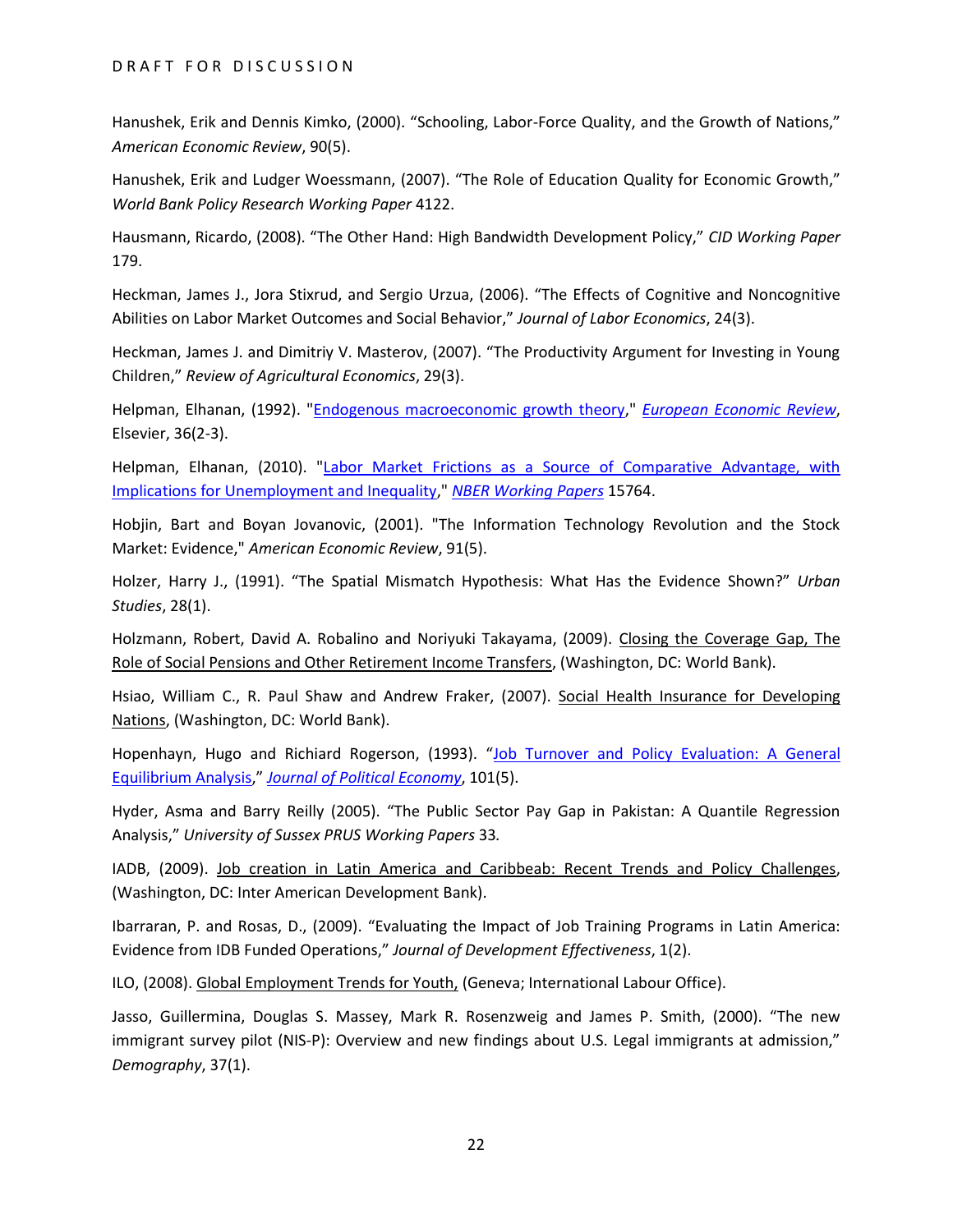Kaplan, David, (2009). "Job Creation and Labor Reform in Latin America," *Journal of Comparative Economics*, 37(1).

Karlan, Dean and Martin Valdivia, (2011). "Teaching entrepreneurship: Impact of business training on microfinance clients and institutions," *The Review of Economics and Statistics*, 93(2).

Klapper, Leora and Love, Inessa, (2010). "The impact of business environment reforms on new firm [registration,](http://ideas.repec.org/p/wbk/wbrwps/5493.html)" *World Bank [Policy Research Working Paper](http://ideas.repec.org/s/wbk/wbrwps.html)* 5493.

Klapper, Leora, Luc Laeven and Raghuram G. Rajan, (2004). "Business Environment and Firm Entry: Evidence from International Data," *NBER Working Paper* 10380.

Kolko, Jed, David Neumark and Marisol Cuellar Mejia, (2011). "Public Policy, State Business Climates, and Economic Growth," *NBER Working Paper* 16968.

Krueger, Alan B. and Mikael Lindahl, (2001). ["Education for Growth: Why and for Whom?"](http://ideas.repec.org/a/aea/jeclit/v39y2001i4p1101-1136.html) *[Journal of](http://ideas.repec.org/s/aea/jeclit.html)  [Economic Literature](http://ideas.repec.org/s/aea/jeclit.html)*, 39(4).

Kuddo, Arvo, (2009). "Labor Laws in Eastern European and Central Asian Countries: Minimum Norms and Practices," *World Bank Social Protection Discussion Paper* 0920.

Kuddo, Arvo, Kwabena Otoo, Aleksandra Posarac, David Robalino, Freiderike Rother and Michael Weber, (2011). "Toward Starter Labor Regulations and Social Insurance: Protecting Workers While Creating (Good) Jobs," Social Protection and Labor mimeo.

Kugler, Adriana D., (1999). "The Impact of Firing Costs on Turnover and Unemployment: Evidence from the Colombian Labour Market Reform," *International Tax and Public Finance,* 6(4).

Lam, David, Murray Leibbrandt and Cecil Mlatsheni, (2008). "Education and Youth Unemployment in South Africa," *Southern Africa Labour and Development Research Unit Working Paper* 22.

Lazear, Edward, (1990). "Job Security Provisions and Employment," *The Quarterly Journal of Economics*, 105(3).

Levinsohn, James, and Todd Pugatch, (2011). "The Role of Reservation Wages in Youth Unemployment in South Africa: A Structural Approach," Yale University mimeo.

Levy, Santiago, (2008). Good Intentions, Bad Outcomes: Social Policy, Informality, and Economic Growth in Mexico, (Washington, DC: Brookings Institution).

Lim, Lin Lean, (2009). "Female Labour Force Participation," in Completing the Fertility Transition, (New York: United Nations).

Lin, Justin Yifu and Celestin Monga, (2010). "Growth identification and facilitation: the role of the state in the dynamics of structural change," *World Bank Policy Research Working Paper* 5513.

Loayza, Norman, and Jamele Rigolini, (2006). "Informality Trends and Cycles," *World Bank Policy Research Working Paper* 4078.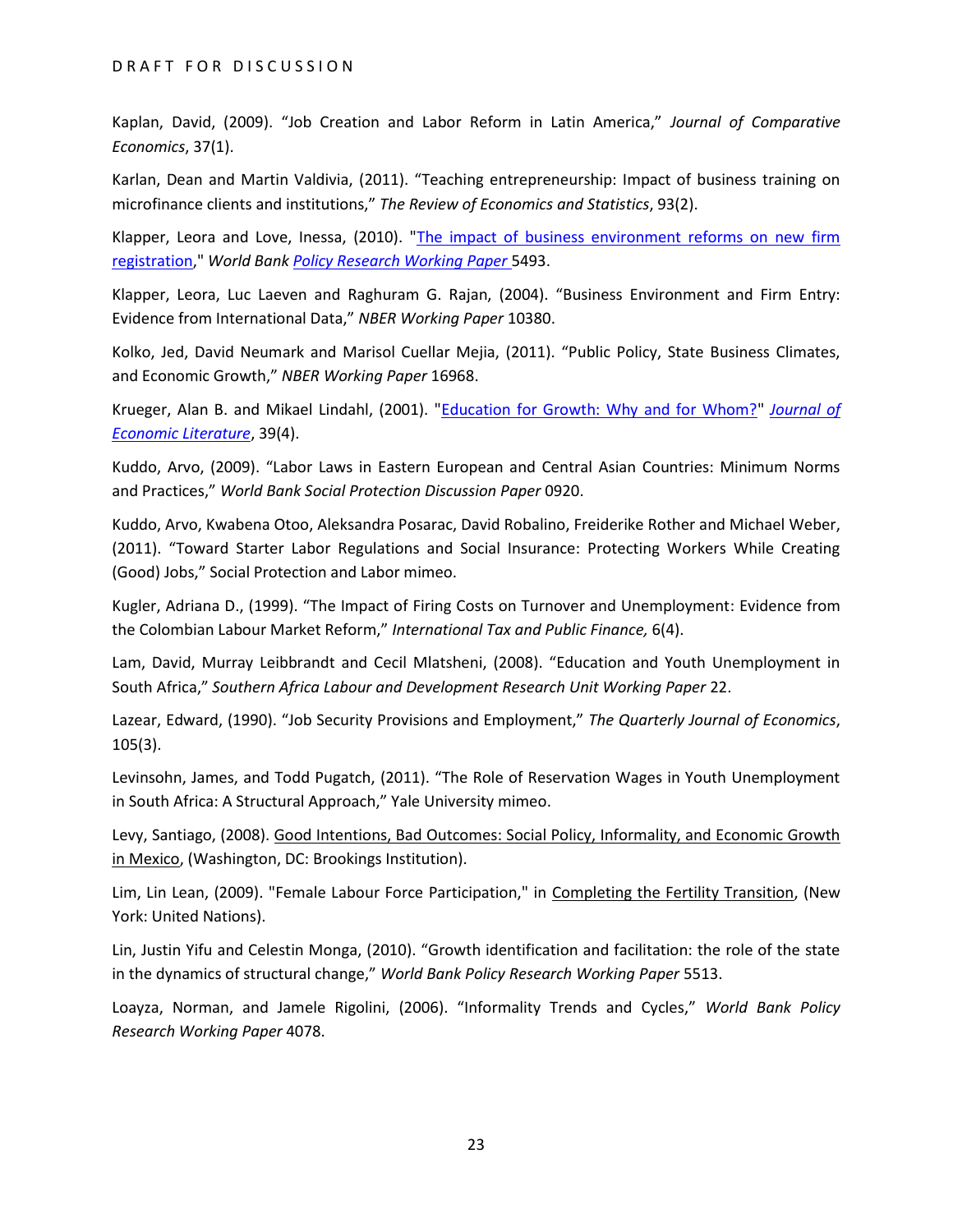Margolis, David N., David Newhouse and Michael Weber, (2010). "What's happening now? Model-Based Imputation of Low-Frequency Variables in Macroeconomic Panel Data (ITSEM)," Social Protection and Labor mimeo.

Margolis, David N., Véronique Simonnet and Lars Vilhuber, (2001). "Early Career Experiences and Later Career Outcomes: Comparing the United States, France and Germany," *Vierteljahrshefte zur Wirtschaftsforschung,* vol. 70, no. 1, pp. 31-38

Manning, Alan, (2003). Monopsony in Motion: Imperfect Competition in Labor Markets, (Princeton, NJ: Princeton University Press).

Mansuri, Ghazala and Xavier Gine, (2011). "Money or ideas? A field experiment on constraints to entrepreneurship in rural Pakistan," World Bank mimeo.

Masten, Ann S., Karin M. Best and Norman Garmezy, (1990). "Resilience and Development: Contributions from the Study of Children who Overcome Adversity," *Development and Psychopathology*, 2(4).

Masten, Ann S. and Jelena Obradovic, (2006). "Competence and Resilience in Development," *Annals of the New York Academy of Sciences*, 1094.

McKenzie, David, John Gibson and Steven Stillman, (2010). "How Important is Selection? Experimental vs. Non‐Experimental Measures of the Income Gains from Migration," *Journal of the European Economic Association*, 8(4).

McLoyd, Vonnie C., Rachel Kaplan, Kelly M. Purtell, Erika Bagley, Cecily R. Hardaway, and Ciara Smalls, (2009). "Poverty and Socioeconomic Disadvantage in Adolescence," in Lerner, R. & Laurence Steinberg (eds.), Handbook of Adolescent Psychology (3<sup>rd</sup> ed.), Volume 1.

Montenegro, Claudio E. and Maximilian L. Hirn, (2008). "A New Disaggregated Set of Labor Market Indicators Using Standardized Household Surveys from Around the World," *World Development Report 2009 Background Paper*.

Montenegro, Claudio and Carmen Pages (2004) "Who Benefits from Labor Market Regulations? Chile [1960-1998](http://ideas.repec.org/p/nbr/nberwo/9850.html)*,[" NBER Working Papers](http://ideas.repec.org/s/nbr/nberwo.html)* 9850.

Oosterbeek, Hessel, Mirjam van Praag and Auke Ijsselstein, (2010). "The impact of entrepreneurship education on entrepreneurship skills and motivation," *European Economic Review*, 54(3).

Panizza, Ugo (2000). "The Public Sector Premium and the Gender Gap in Latin America: Evidence from the 1980s and 1990s," *Inter-American Development Bank Research Department Working Paper 431.*

Perry, Guillermo, William Maloney, Omar Arias, Pablo Fajnzylber, Andrew Mason, and Jaime Saavedra-Chanduvi, (2007). Informality: Exit and Exclusion, (Washington, DC: World Bank).

Ribe, Helena David A. Robalino, and Ian Walker, (2010). Protection for All in Latin America and Caribbean from Right to Reality, (Washington, DC: World Bank).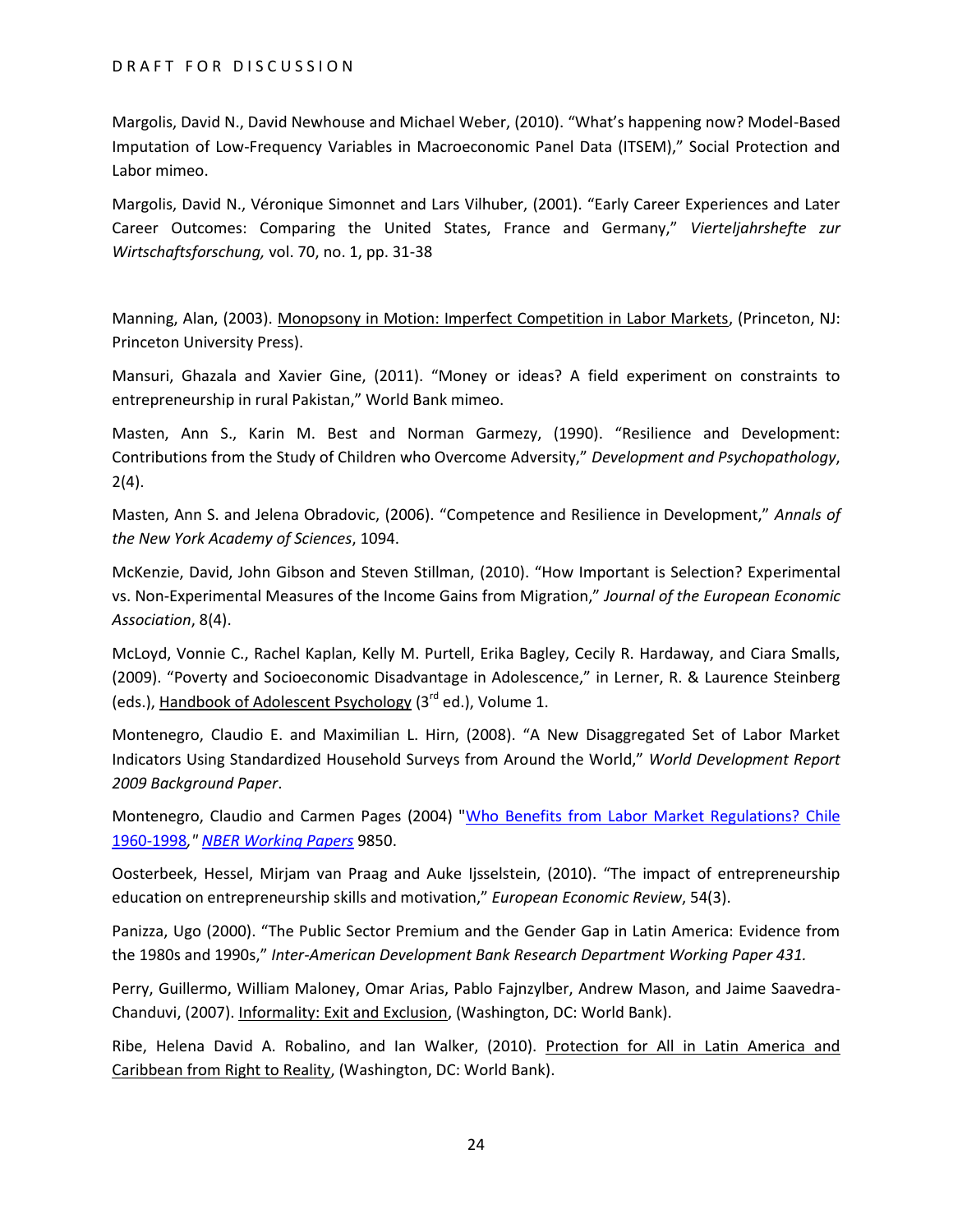Robalino, David A., Mario Di Filippo, Tanja Lohmann, and David Margolis, (forthcoming). "Skills toward Employment and Productivity," in More and Better Jobs in South Asia, (Washington, DC: World Bank).

Robalino, David A., Freiderike Rother and David Newhouse, (2011). "Labor Markets in the Aftermath of the Crisis," *Social Protection and Labor Brief*.

Robalino, David A, Milan Vodopivec, and Andras Bodor, (2009). "Savings for unemployment in good or bad times: options for developing countries," *IZA Discussion Paper* 4516.

Robalino, David A., Edward Whitehouse, Anca Mataoanu, Alberto Musalem, Elisabeth Sherwood, and Oleksiy Sluchynsky, (2005). *Pensions in the Middle East and North Africa: time for change*, (Munich: University Library of Munich).

Roberts, Brent W., Avshalom Caspi and Terrie E. Moffitt, (2003). "Work experiences and personality development in young adulthood," *Journal of Personality and Social Psychology*, 84(3).

Robins, Richard W., R. Chris Fraley, Brent W. Roberts and Kali H. Trzesniewski, (2001). "A Longitudinal Study of Personality Change in Young Adulthood," *Journal of Personality*, 69(4).

Rofman, Rafael, Leonardo Lucchetti, and Guzman Ourens, (2008). "Pension Systems in Latin America: Concepts and Measurements of Coverage," *World Bank Social Protection Discussion Paper* 0616.

Saavedra, Jaime C. and Maximo Torero, (2000). Labor Market Reforms and Their Impact on Formal Labor Demand and Job Market Turnover: The Case of Peru, *IDB working paper* 121.

Sakthivel, S. and Pinaki Joddar, (2006). "Unorganized Sector Workforce in India: Trends, Patterns, and Social Security Coverage," *Economic and Political Weekly*, 41(21).

Scarpetta, Stefano and Thierry Tressel, (2004). "Boosting Productivity Via Innovation and Adoption of New Technologies: Any Role for Labor Market Institutions?" *World Bank Social Protection Discussion Paper* 0406.

Sharma, Siddharth, (2009). "Entry Regulation, Labor Laws and Informality," *World Bank Policy Research Working Paper* 48927.

Skoufias, Emmanuel, Kathy Lindert, and Joseph Sapiro, (2009). "Globalization and the Role of Public Transfers in Redistributing Income in Latin America and the Caribbean," United Nations University mimeo.

Stevenson, Gail (1992). "How public sector pay and employment affect labor markets: research issues," *World Bank Policy Research Working Paper 994*.

Tatsiramos, Konstantinos, (2010). "Unemployment Insurance in Europe: Unemployment duration and subsequent employment stability," *Journal of the European Economic Association*, 7(6).

Thorton, Rebecca L., Laurel E. Hatt, Erica M. Field, Mursaleena Islam, Freddy Solis Diaz, Martha A. González, (2010). "Social Security Health Insurance for the Informal Sector in Nicaragua: A Randomized Evaluation," *Health Economics*, 19(2).

Vandenbussche, Jérôme, [Philippe Aghion](http://www.springerlink.com/content/?Author=Philippe+Aghion) and [Costas Meghir](http://www.springerlink.com/content/?Author=Costas+Meghir)**,** (2004). "Growth, distance to frontier and composition of human capital," *Journal of Economic Growth,* 11(2).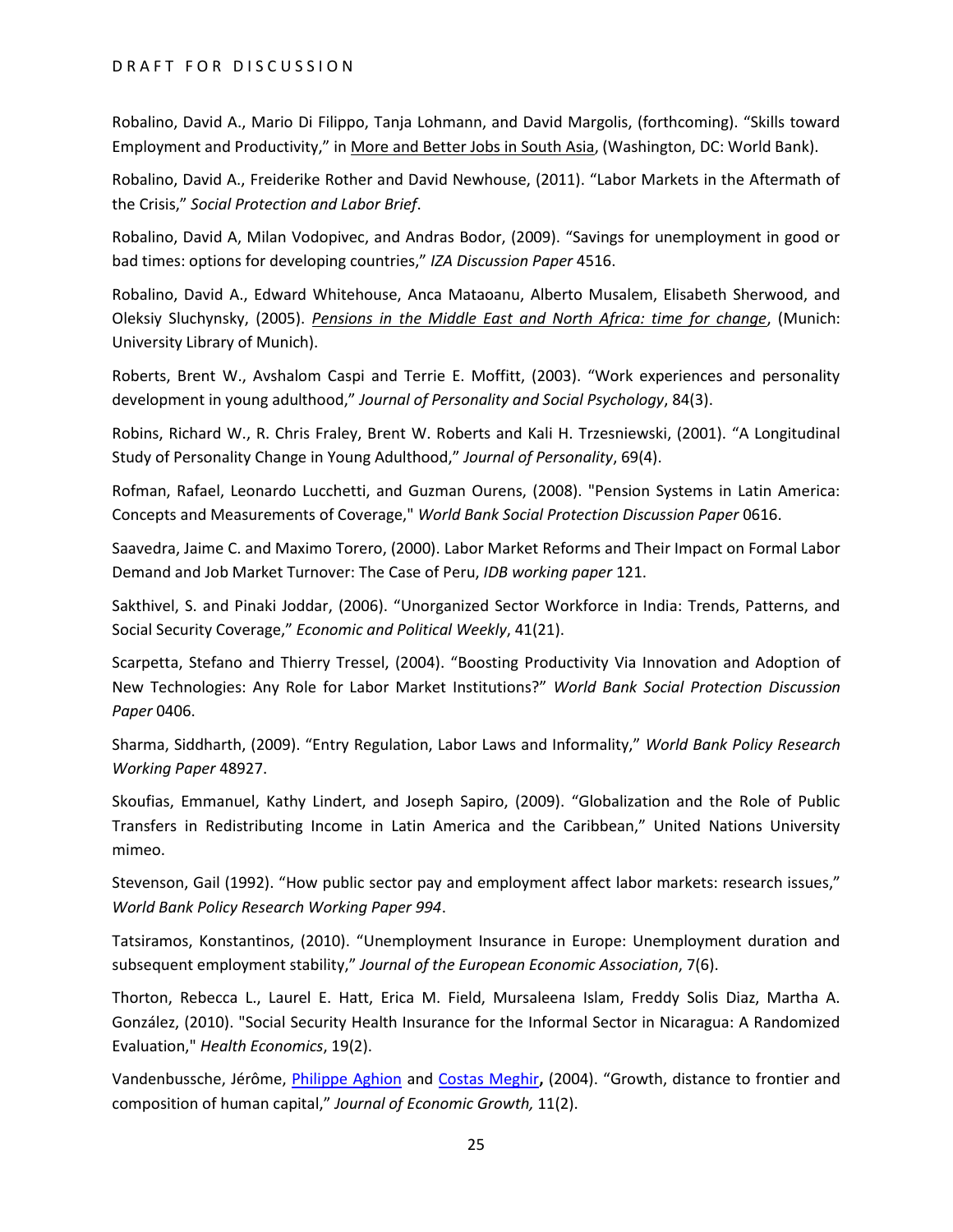Vodopivec, Milan, (2009). "Introducing Unemployment Insurance to Developing Countries," *World Bank Social Protection Discussion Paper 0907*.

Wagstaff, Adam, (2007). "Social Health Insurance Reexamined," *World Bank Policy Research Working Paper* 4111.

Wagstaff, Adam, Magnus Lindelow, Jun Gao, Ling Xu and Juncheng Qian, (2009). "Extending Health Insurance to the Rural Population: An Impact Evaluation of China's New Cooperative Medical Scheme," *Journal of Health Economics*, 28(1).

World Bank, (2003). Pension reform in Europe: Process and Progress, (Washington, DC: The World Bank).

World Bank, (2005). Enhancing job opportunities: Eastern Europe and Former Soviet Union, (Washington, DC: The World Bank).

World Bank, (2006). World Development Report 2007: Development and the Next Generation, (Washington, DC: The World Bank).

World Bank, (2007a). Vocational education in the new EU member states: enhancing labor market outcomes and fiscal efficiency, (Washington, DC: The World Bank).

World Bank, (2007b). Economic Developments and Prospects: Job Creation in an Era of High Growth, (Washington, DC: The World Bank).

World Bank, (2007c). World Development Report 2008: Agriculture for Development, (Washington, DC: The World Bank).

World Bank, (2008). Linking education policy to labor market outcomes, (Washington, DC: The World Bank).

World Bank, (2009). Pensions in Crisis: Europe and Central Asia Regional Policy Note, (Washington, DC: The World Bank).

World Bank, (2010a). The Path to Integrated Insurance System in China, (Washington, DC: The World Bank).

World Bank, (2010b). Investing in Young Children: An Early Childhood Development Guide for Policy Dialogue and Project Preparation, (Washington, DC: The World Bank).

World Bank, (2010c). The promise of early child development in Latin America and the Caribbean, (Washington, DC: The World Bank).

World Bank, (2010d). Education, training, and labor market outcomes for youth in Indonesia, (Washington, DC: The World Bank).

World Bank, (2010e). India's employment challenge: creating jobs, helping workers, (Washington, DC: Oxford University Press and The World Bank).

World Bank, (2010f). Jobs report: Toward better jobs and Security for All, (Washington, DC: The World Bank).